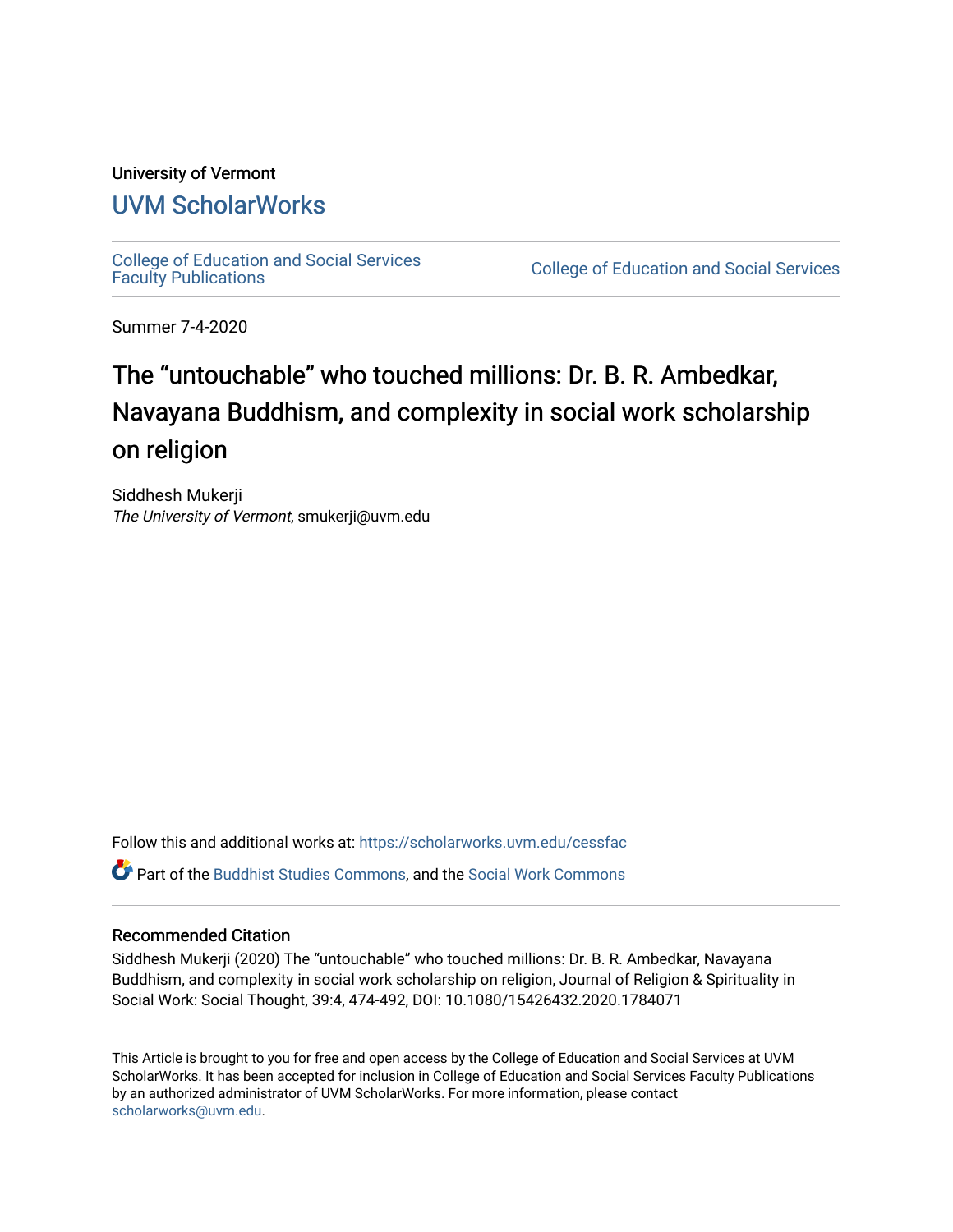## **The "Untouchable" Who Touched Millions: Dr. B. R. Ambedkar, Navayana Buddhism, and Complexity in Social Work Scholarship on Religion<sup>1</sup>**

Siddhesh Mukerji

smukerji@uvm.edu

This is an original manuscript of an article published by Taylor & Francis in *Journal of Religion & Spirituality in Social Work: Social Thought* on 04 Jul 2020, available online: <https://www.tandfonline.com/doi/abs/10.1080/15426432.2020.1784071>

<sup>&</sup>lt;sup>1</sup> Acknowledgements

The author expresses deep gratitude to the following scholars for their valuable feedback on the contents of this article: Dr. Santosh I. Raut (Dhammachari Maitriveer Nagarjuna), Assistant Professor of Aesthetics and Philosophy at EFL University, Hyderabad, and Honorary Director of the Nagarjuna Training Institute at Nagaloka, Nagpur; Dr. Charles Strain, Emeritus Professor of Religious Studies at DePaul University; and Dr. Katherine Tyson McCrea, Professor of Social Work at Loyola University Chicago.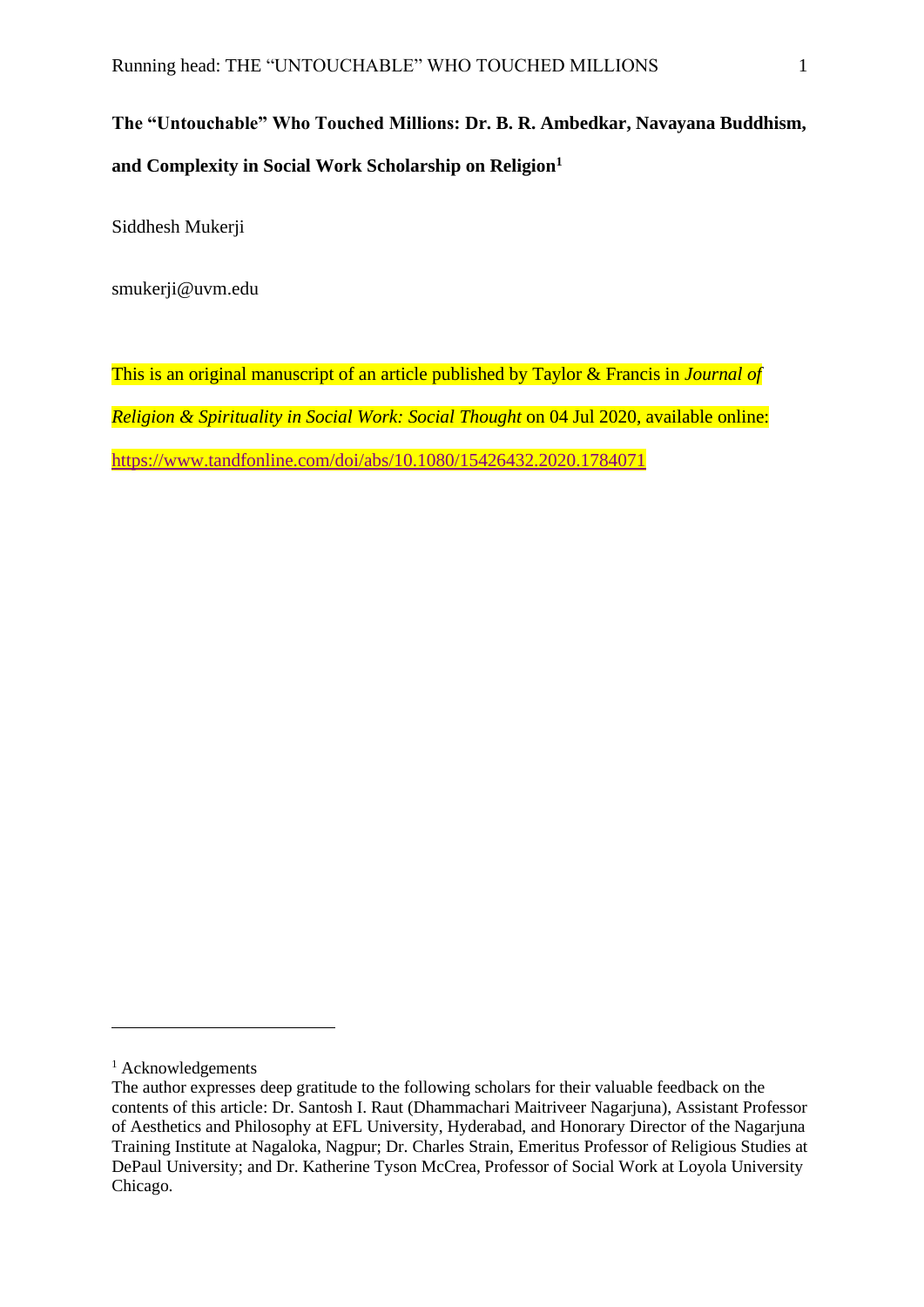# **The "Untouchable" Who Touched Millions: Dr. B. R. Ambedkar, Navayana Buddhism, and Complexity in Social Work Scholarship on Religion**

#### **Abstract**

mbedkar and Navayana Buddhism, I discuss three source wolarship on religion: 1) religion may function as both of eligion is malleable, not monolithic; and 3) religion is statexts. I conclude with suggestions for how social Dr. B. R. Ambedkar was a twentieth century socio-political and religious reformer whose activities impacted millions of lives, especially among India's Dalit community. This article illustrates his lifework and its lessons for social work scholarship on religion. Using the examples of Ambedkar and Navayana Buddhism, I discuss three sources of complexity for social work scholarship on religion: 1) religion may function as both oppressive and emancipatory; 2) religion is malleable, not monolithic; and 3) religion is situated in and interactive with contexts. I conclude with suggestions for how social work scholarship on religion may account for complexity.

Keywords: Ambedkar; Navayana Buddhism; India; Dalit; Caste; Social Justice; Religion

#### **Introduction**

Dr. Bhimrao Ramji Ambedkar was a twentieth century socio-political and religious reformer whose work and thought have impacted millions of lives, especially among the Dalit community in India. Despite his eminence, there is little information about him in current social work literature. Dr. Ambedkar and Navayana Buddhism (the religious tradition that he birthed) are a worthy focus for social work attention because they offer a compelling example of the relationship between social justice and religion and of the complexity inherent to this relationship. This article helps fill the gap in social work literature on this influential activist and the lessons that his life offers disciplinary scholarship on religion.

First, I review current social work literature on Dr. Ambedkar and make the case that disciplinary scholarship on religion may benefit from a closer examination of his life, work,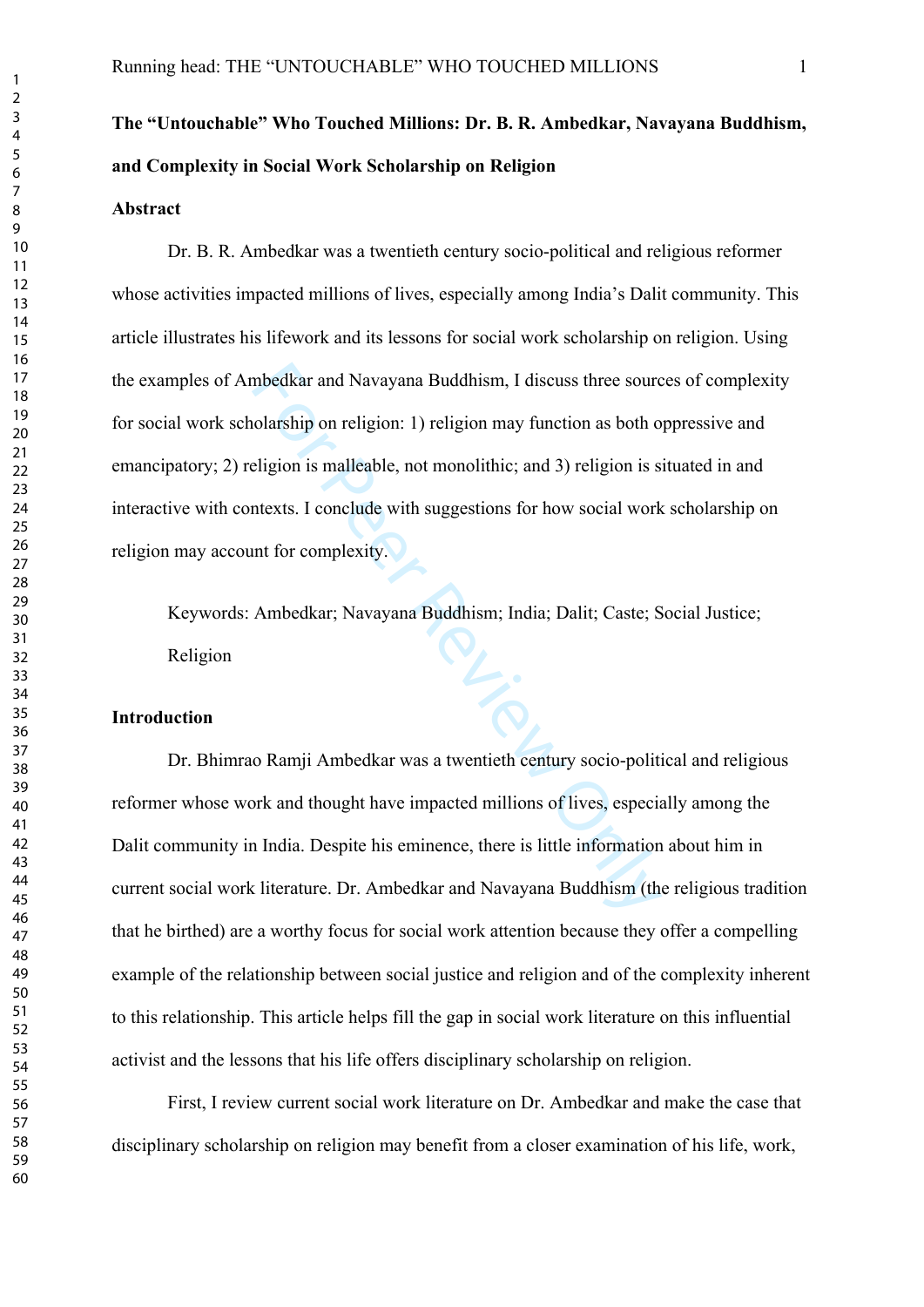and thought. I briefly summarize these in the second section of this article. The third section uses the examples of Ambedkar and Navayana Buddhism to discuss sources of complexity that social work scholarship on religion may need to account for. These sources are: 1) religion may function as both oppressive and emancipatory; 2) religion is malleable, not monolithic; and 3) religion is situated in and interactive with contexts. Finally, I suggest ways of accounting for complexity in social work scholarship on religion that are based on strategies for establishing the rigor/validity of qualitative research (Crewsell & Miller, 2000). While I limit the focus of this discussion mainly to Buddhism, I believe that the claims that I make are relevant for social work scholarship on religion in general.

#### **Dr. B. R. Ambedkar and social work scholarship**

lishing the rigor/validity of qualitative research (Crews<br>ccus of this discussion mainly to Buddhism, I believe th<br>for social work scholarship on religion in general.<br>**car and social work scholarship**<br>ing that social work It is surprising that social work scholarship has not yet directed its gaze toward the lifework of Dr. B. R. Ambedkar, whom Christopher Queen (1996) describes as "the Untouchable leader who earned advanced academic degrees in the West; launched a civil rights movement, newspapers, service organizations, colleges, and political parties for the outcastes; drafted India's constitution; and led millions to a revitalized Buddhism" (p. 63). Despite Ambedkar's tremendous influence as a social justice activist and religious reformer, all but a few Western scholars have glossed over his life and work (Queen, 2008). This tendency is noticeable in social work literature. Searching the databases *Academic Search Complete*, *Social Service Abstracts*, and *Social Work Abstracts* for articles that contain "Ambedkar" anywhere in the body of the text and "social work" in the abstract or journal title yields fifteen results. Of these, eight (Anand, 2010; Bhardwaj, 2019; Bhatt & Jamil, 2012; Dash, 2014; 2018a; 2018b; 2019; Tambe, 2006) only mention "Ambedkar" in reference to an eponymous institution (e.g., Ambedkar College, Ambedkar Hospital). Four others (Kumar, 2011; Singh, Gumz & Crawley, 2011; Sjöberg, Rambaree & Jojo, 2015;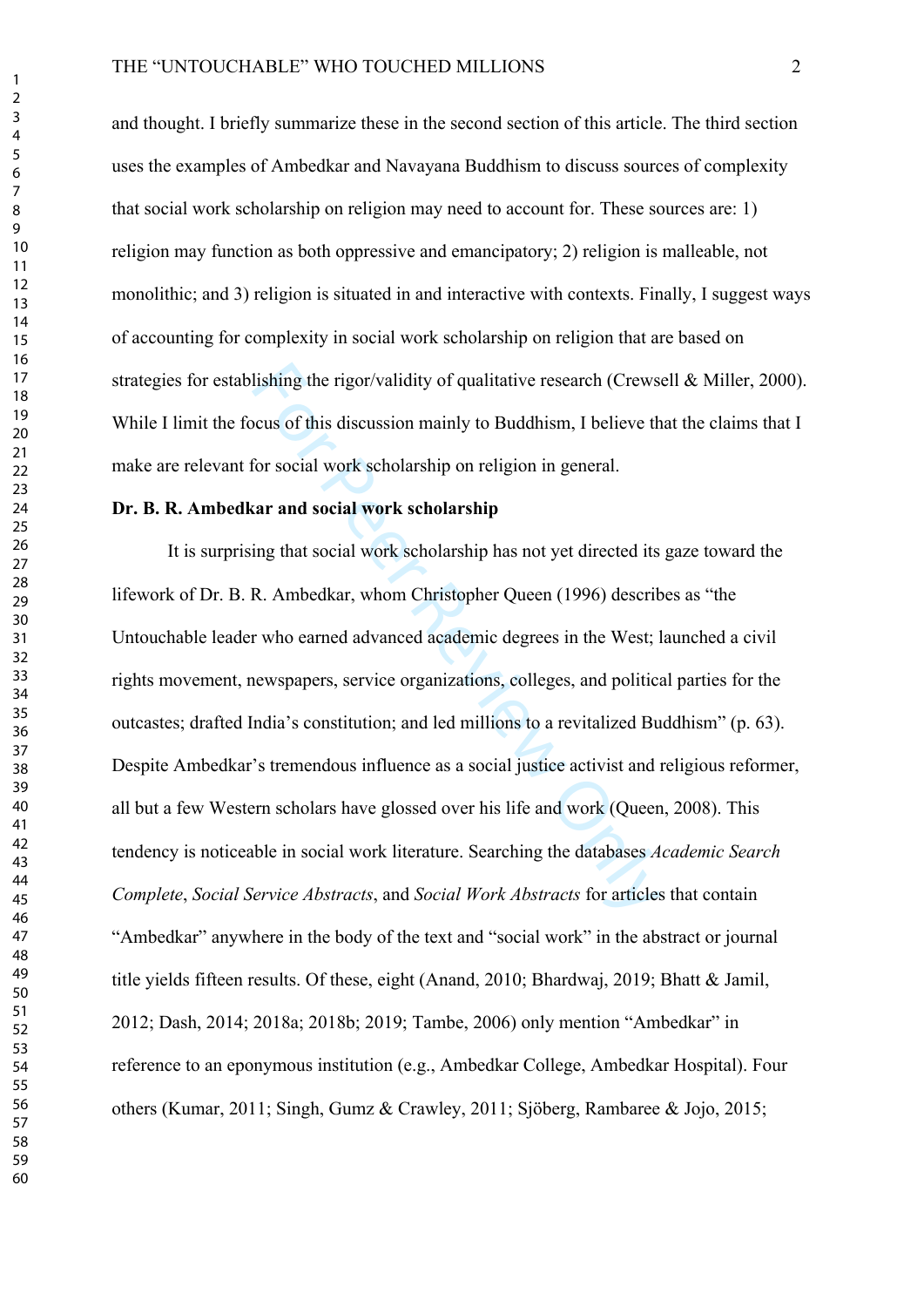Wronka, 2016) make passing reference to him but do not offer information about his life or thought.

and *Water Policy* (Tho<br>cle on post-Ambedkar Dalit leadership both offer insig<br>a political reformer. Barik (2000) briefly describes An<br>on, which focused on infrastructural advances that wou<br>e poverty stricken millions of [ The remaining three articles provide helpful, but limited, detail. Dunajeva and Ciaschi (2017) demonstrate that Ambedkar's anti-oppressive vision has spread beyond India to influence the lives of other populations (in this case, Roma people in Hungary), but their description of his lifework and views is confined to a short endnote. Barik's (2000) book review of *Ambedkar's Role in Economic Planning and Water Policy* (Thorat, 1998) and Singh's (2009) article on post-Ambedkar Dalit leadership both offer insights into Ambedkar's life as a political reformer. Barik (2000) briefly describes Ambedkar's developmental vision, which focused on infrastructural advances that would "open a new era of prosperity for the poverty stricken millions of [India]" (p. 511). Singh provides a helpful sketch of the political parties that Ambedkar formed and describes his successors' accomplishments and struggles.

#### *What makes B. R. Ambedkar important to social work scholarship?*

A reader of current social work literature might form an inkling of Ambedkar's relevance. However, this reading would leave almost completely untold the story of one of the foremost social justice activists of the twentieth century. The story of B. R. Ambedkar and Navayana Buddhism holds implications for social work because it exemplifies the relationship between social justice and religion and the complexity inherent to this relationship.

This relationship and complexity are important to examine considering that social work scholars and practitioners, especially in North America, have paid increasing attention to the topic of religion over the past two decades (Graham & Shier, 2009; Moffatt & Oxhandler, 2018; Vetvik, Danbolt, Furman, Benson, & Canda, 2018). This expansion, however, has generated ambivalence and tension. Social work literature includes perspectives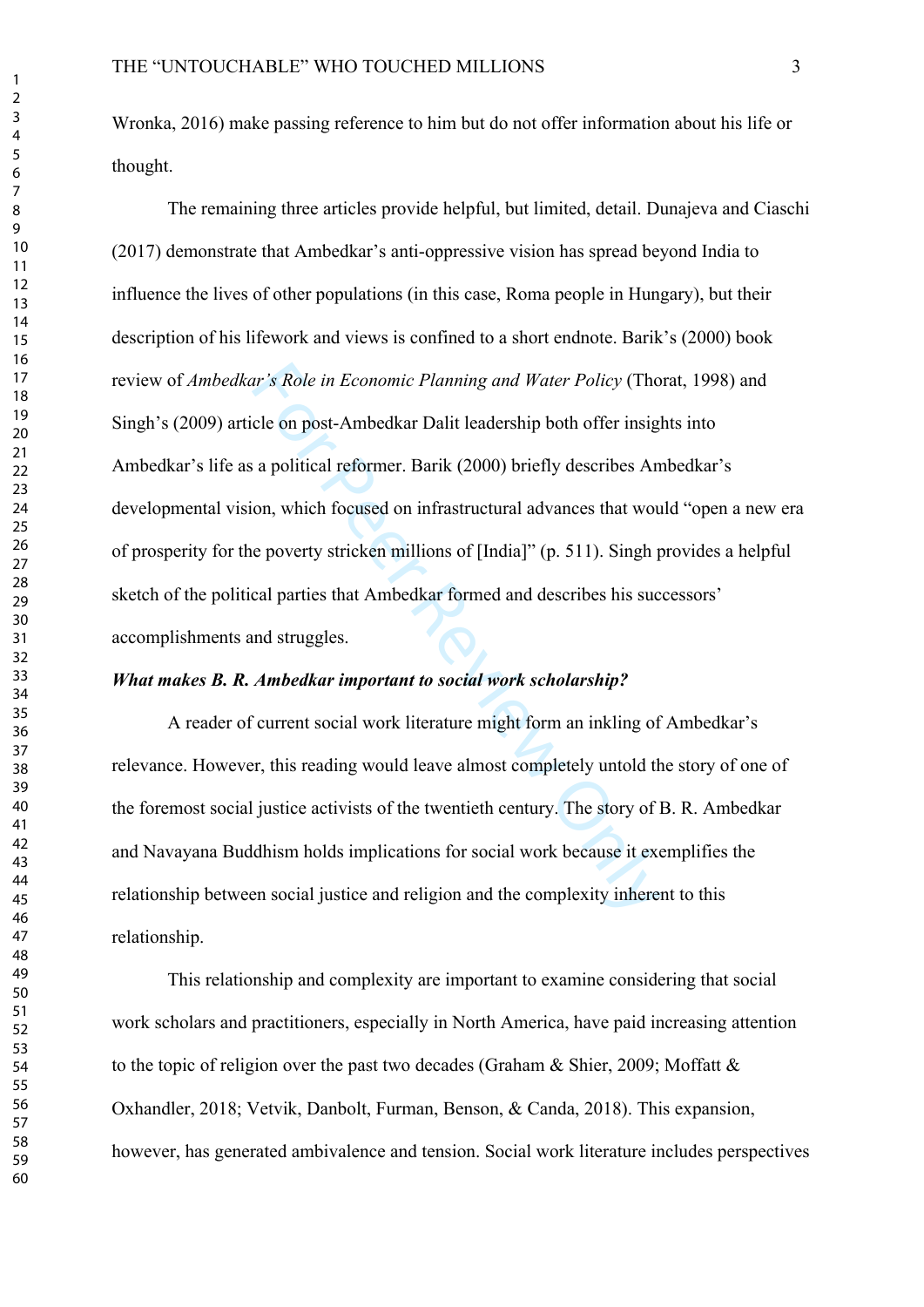that emphasize religion's positive contributions to social justice (e.g., Carlson-Thies, 2017; Hodge, 2012) and also perspectives that point out religion's role in perpetuating oppression (e.g., Brown, 2019; Dessel et al., 2017; Kahn, 2015; Vanderwoerd, 2010). One may cite examples in support of both perspectives, which highlights the importance of our professional mandate to "seek to understand the nature of social diversity *and* [emphasis added] oppression with respect to… religion" (NASW, 2017, p. 10). The multiplicity of perspectives and tensions in regards to social work's relationship with religion demonstrates that this topic is one of complexity; complexity that rigorous scholarship must explore and account for.

It is difficult to imagine a better example of the complex relationship between social justice and religion than that of Dr. B. R. Ambedkar and Navayana Buddhism. Ambedkar's life, work, and thought, which I discuss in the following sections of this article, illuminate important considerations for social work's treatment of religion.

#### *A note on terminology*

ards to social work's relationship with religion demons<br>ty; complexity that rigorous scholarship must explore a<br>lt to imagine a better example of the complex relationship<br>than that of Dr. B. R. Ambedkar and Navayana Buddh<br> The coherence of this discussion, however, requires early clarification of a term that I use in this paper: *Dalit*. A variety of terms have been applied to the peoples whom the Hindu caste system historically deemed "Untouchable:" 1 Dalits, oppressed castes/classes, backward castes/classes, depressed classes/castes, scheduled castes/tribes, and Gandhi's term "harijans," or "children of god," which is typically considered patronizing and invalidating by those whom it sought to describe. Lokamitra (1999) points out that using the term "Untouchable" may imply that there is validity to the egregious construct of untouchability. The term Dalit, while coming with its own limitations, is unequivocally a preferable alternative. Dalit is a word that Dr. Ambedkar helped popularize and that gained ubiquity in the 1970s and 1990s (Jodhka & Ponniahm, 2017). Mukherjee (2009) explains that "the term

<sup>&</sup>lt;sup>1</sup> Although untouchability was constitutionally abolished in 1950, caste-based oppression continues in India. For more information, see Human Rights Watch (2007, 2014a, 2014b).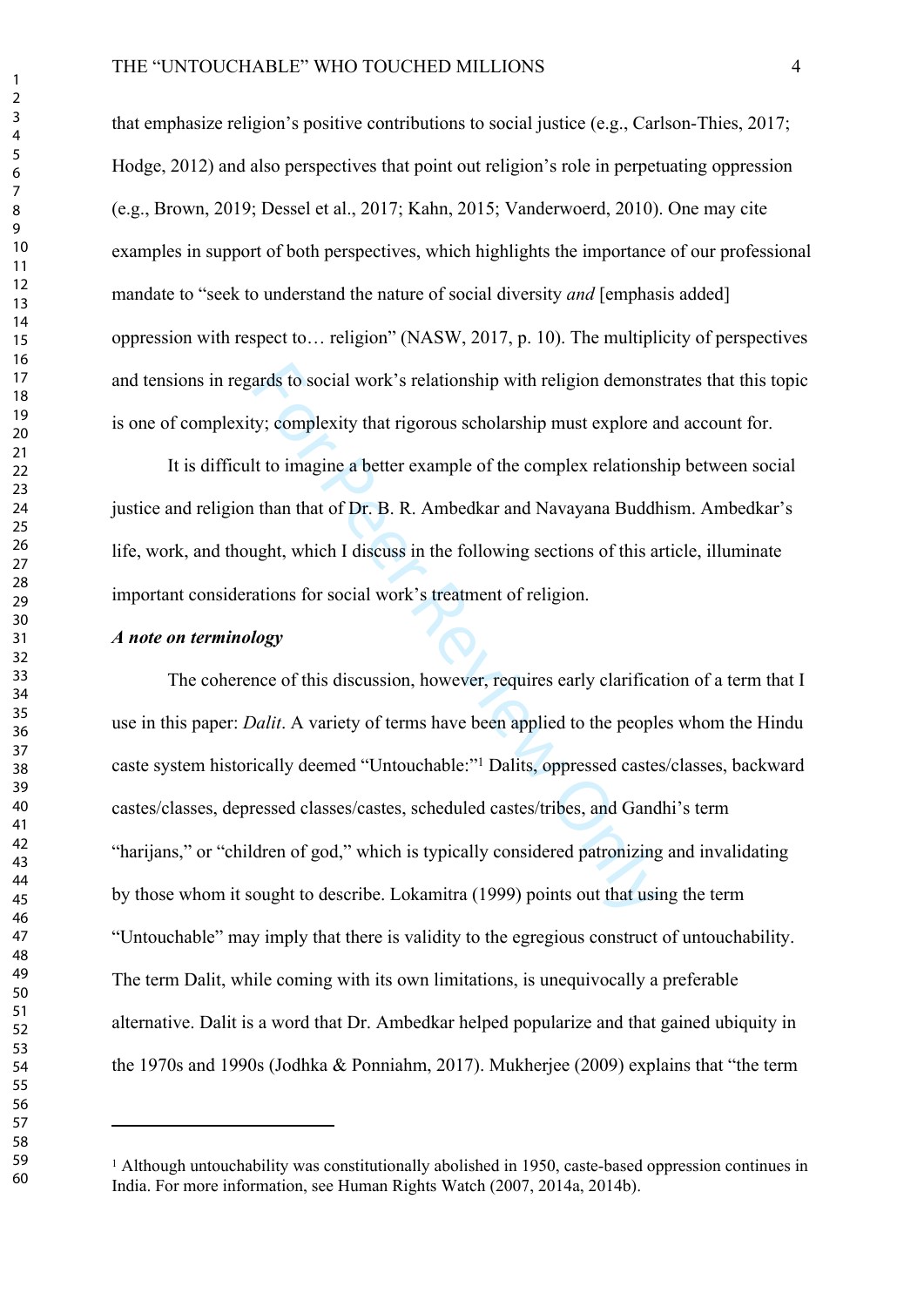is derived from the Sanskrit root *dal*, which means to crack open, split, crush, grind, and so forth" (p. 369). The word has the connotation of brokenness, and Webster (1999) points out that "Ambedkar chose the term 'broken men' [sic] [as] an English translation of 'Dalit'" (p. 11). Zelliot (2013) notes the important fact that "Dalit is a self-chosen word [whose use] means that outside factors determine the status of Untouchables, not any inherent pollution" (p. 11). Thus, the community's choice to name itself broken validates the cruelty that it has faced, while identifying systemic oppression—and not personal deficiencies—as responsible for doing the "breaking."

#### **An introduction to Dr. B. R. Ambedkar's life, work, and thought**

fying systemic oppression—and not personal deficienci<br>king."<br> **o Dr. B. R. Ambedkar's life, work, and thought**<br>
nst this systemic oppression that Ambedkar fought, and<br>
car the *person*, we must understand the *environmenta* It was against this systemic oppression that Ambedkar fought, and, in order to appreciate Ambedkar the *person*, we must understand the *environmental* reality that shaped his life; namely, the Hindu caste system. The origins of the caste system and the nature of its relationship to other aspects of Hinduism are contested among scholars. However, there is agreement that this system, which stratifies society based on ancestral occupations, figured prominently in the ancient Hindu text *Manusmriti,* which was likely composed between the second and third centuries CE (Jodhka, 2016; Olivelle & Olivelle, 2005). While the caste hierarchy is complex and includes many subdivisions, its fundamental structure consists of four *varnas* (castes) corresponding to vocations: *brahmins* (priests), *kshatriyas* (soldiers), *vaishyas* (merchants), and *shudras* (servants). Roy (2017) points out, "The top of the caste pyramid is considered pure and has plenty of entitlements. The bottom is considered polluted and has no entitlements but plenty of duties" (p. 7).

Beneath even the bottommost stratum of the *chaturvarna* (four-caste) schema are the peoples historically called "Untouchables:" non-caste Hindus (*avarna*) and tribal peoples who are not part of the hierarchy and, consequently, are seen from the standpoint of this system as inherently contaminated and contaminating (Gannon, 2011). Kshīrasāgara (1994)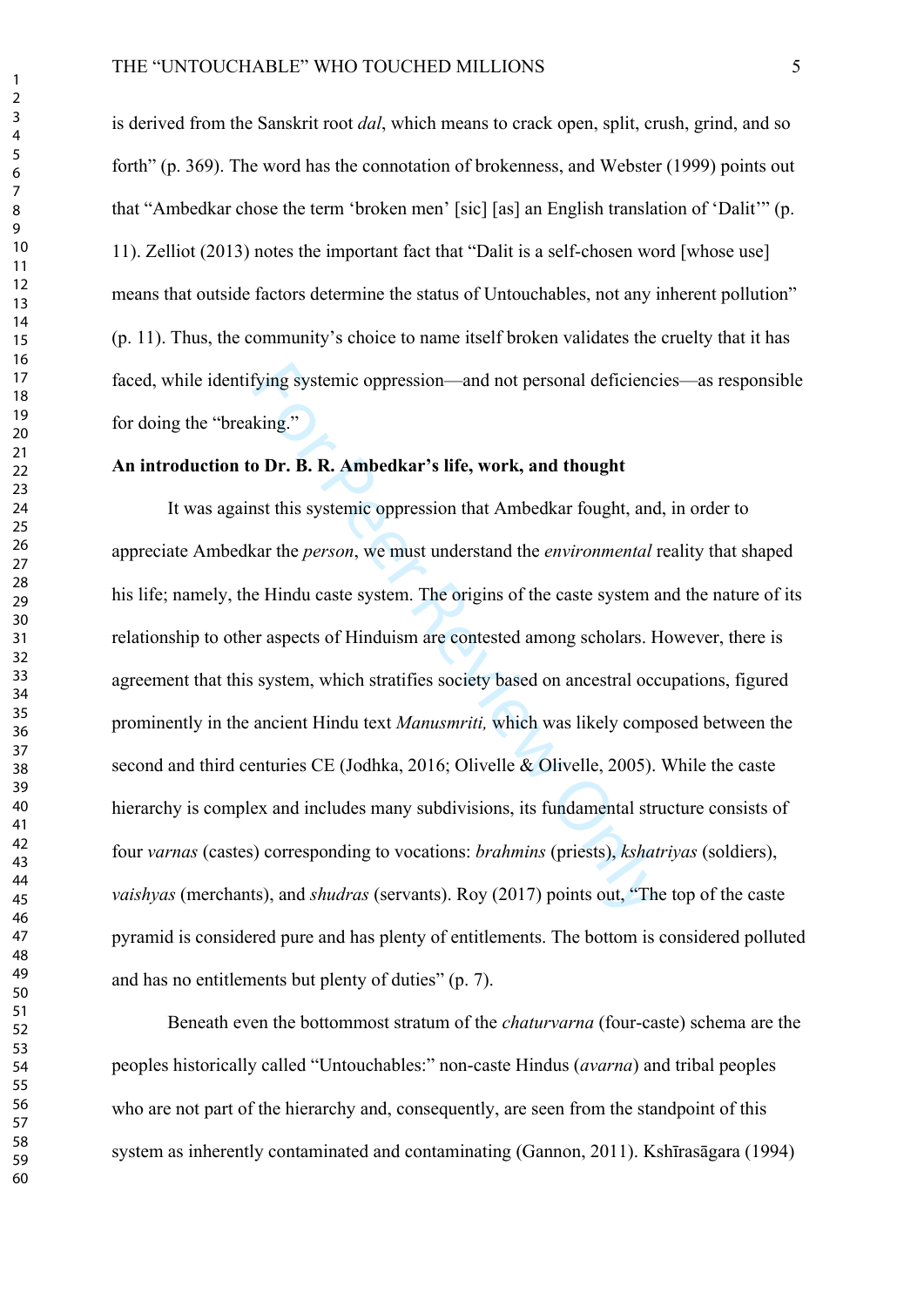calls this structure, into which individuals are born and then locked into their social position, "a most venomous evil of Hindu society [that] has dehumanized a sizable section of humanity" (p. 9). The dehumanization of Dalits has included: widespread deprivation from drinking water, food, and healthy living conditions (Kumar, 2016); relegation to "physically and ritually dirty jobs that have been used, for generations, to justify their oppression, exclusion, and humiliation" (Coffey et al., 2017, p. 60), such as removing feces by the gallon from toilet reservoirs without the benefit of any protective clothing; and targeting for extreme violence and humiliation, including murders that often go uninvestigated and unpunished, public beatings, and epidemic rates of sexual assault and exploitation (Patil, 2016; Roy, 2017; Sharlach, 2016).

#### *Overcoming an inheritance of inequality*

irs without the benefit of any protective clothing; and taition, including murders that often go uninvestigated and exploitation (Pat depidemic rates of sexual assault and exploitation (Pat depidemic rates of sexual assaul Against this backdrop, B. R. Ambedkar was born on April 14, 1891 into an "Untouchable" family, thus immediately encountering ubiquitous social injustice. Jaffrelot (2005) describes young Ambedkar's puzzlement over barbers' refusal to touch his hair (i.e., to avoid defilement) and how, on a trip to see his father, the only drinking water available to him and his siblings was from a muddy stream next to the roadside eatery that served "Touchable" patrons. Such conditions followed Ambedkar into his school years. British law enabled Ambedkar to attend the same school as caste-Hindu children, but one that had him sit away from other students and on a burlap scrap in order not to pollute the floor (Roy, 2017). Even from such gloom, young Ambedkar's luminous mind allowed him to succeed in a prestigious high school and college, after which he received scholarships to study at Columbia University and the London School of Economics. In an era when even a rudimentary education remained inaccessible for most Dalits, Ambedkar earned doctorates in economics from both institutions while also finding time to pass the bar exam in London.

#### *Reform: socio-political and religious*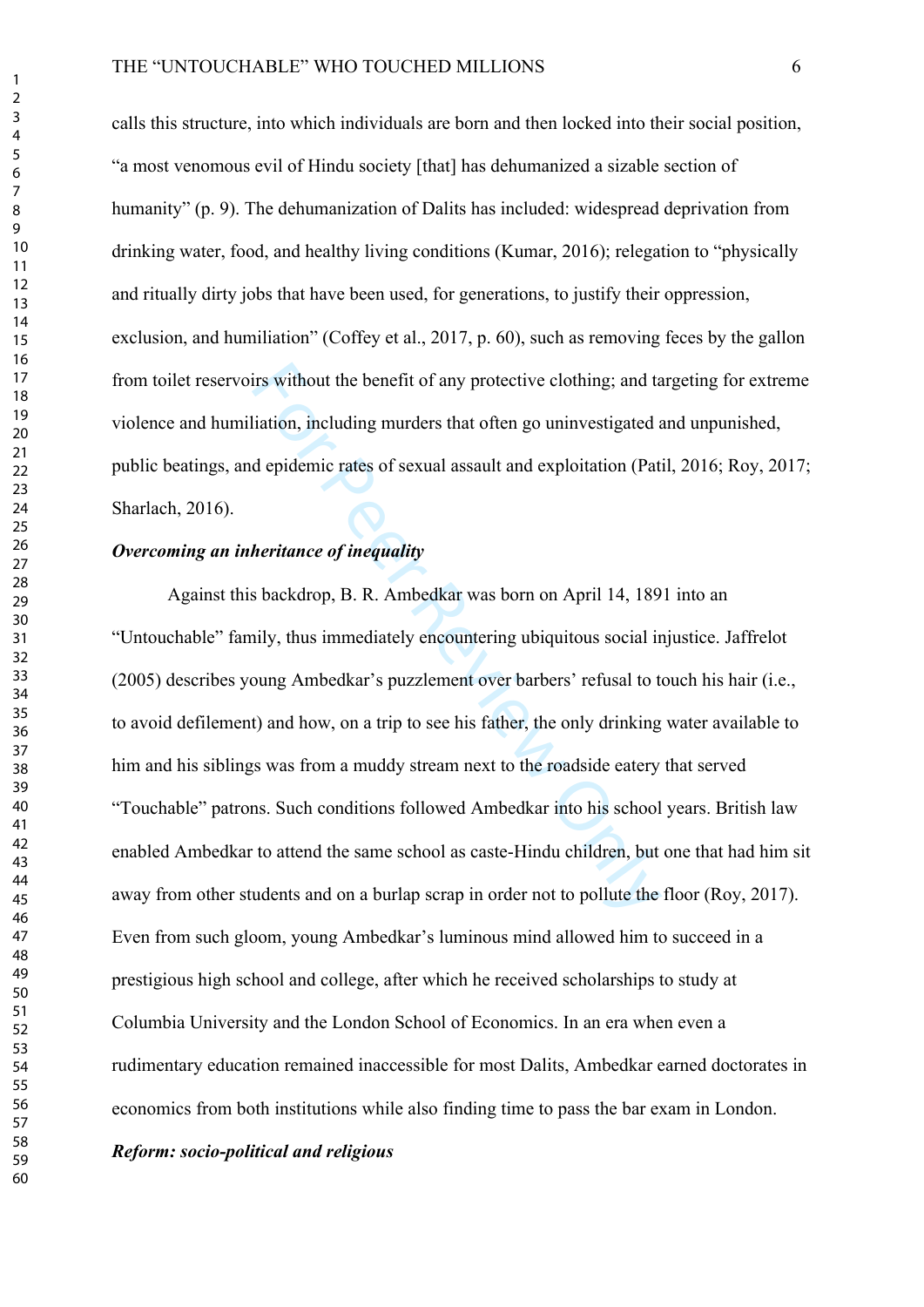By 1919, Ambedkar had embarked on his life's work of channeling his intellect and passion to erode the oppressive, degrading role of the Hindu caste system in Indian society. He approached this end via the interrelated means of socio-political and religious reform.

munity organizing (Hare, 2004). Thus, only a fragmen<br>cle. A prolific writer and incisive scholar, Ambedkar p<br>of texts aimed at sparking socio-political awareness ame<br>ded several newspapers, such as *Mooknayak* (Leader of<br>e Dr. Ambedkar's socio-political reform efforts toward the abolition of caste-based oppression were numerous and diverse, corresponding to multiple domains of social work practice: social development, policy practice, political action, consciousness raising, advocacy, and community organizing (Hare, 2004). Thus, only a fragmentary overview is possible in this article. A prolific writer and incisive scholar, Ambedkar published an extensive catalog of texts aimed at sparking socio-political awareness among Dalits and, to this end, also founded several newspapers, such as *Mooknayak* (Leader of the Voiceless) and *Janata* (The People) (Kshīrasāgara, 1994). In tandem with raising consciousness, Ambedkar founded multiple civic organizations with anti-oppressive missions. Examples include the *Bahishkrit Hitakarini Sabha* (Depressed Classes Institute), which served as a mouthpiece for Dalit grievances to the government, and the Depressed Classes Education Society, which provided housing and opened reading rooms for Dalit secondary school students (Zelliot, 2013). Blurring the divisions between organizing, advocacy, and activism, Ambedkar headed large-scale non-violent agitation for water and land usage rights for Dalits (Thorat, 1998). These issues—along with others, such as labor rights and equal representation for Dalits in India's legislative bodies—were central points in Ambedkar's agenda as he fulfilled several state- and national-level political positions. Ambedkar's political engagement included forming three political parties, appointment as India's Minster of Law, and serving as the head of the post-partition committee tasked with drafting the Indian Constitution (Jaffrelot, 2005; Singh, 2009).

*The inseparability of justice and religion for Ambedkar.* Examining Dr. Ambedkar's efforts and perspectives quickly brings us to the relationship between social justice and religion; a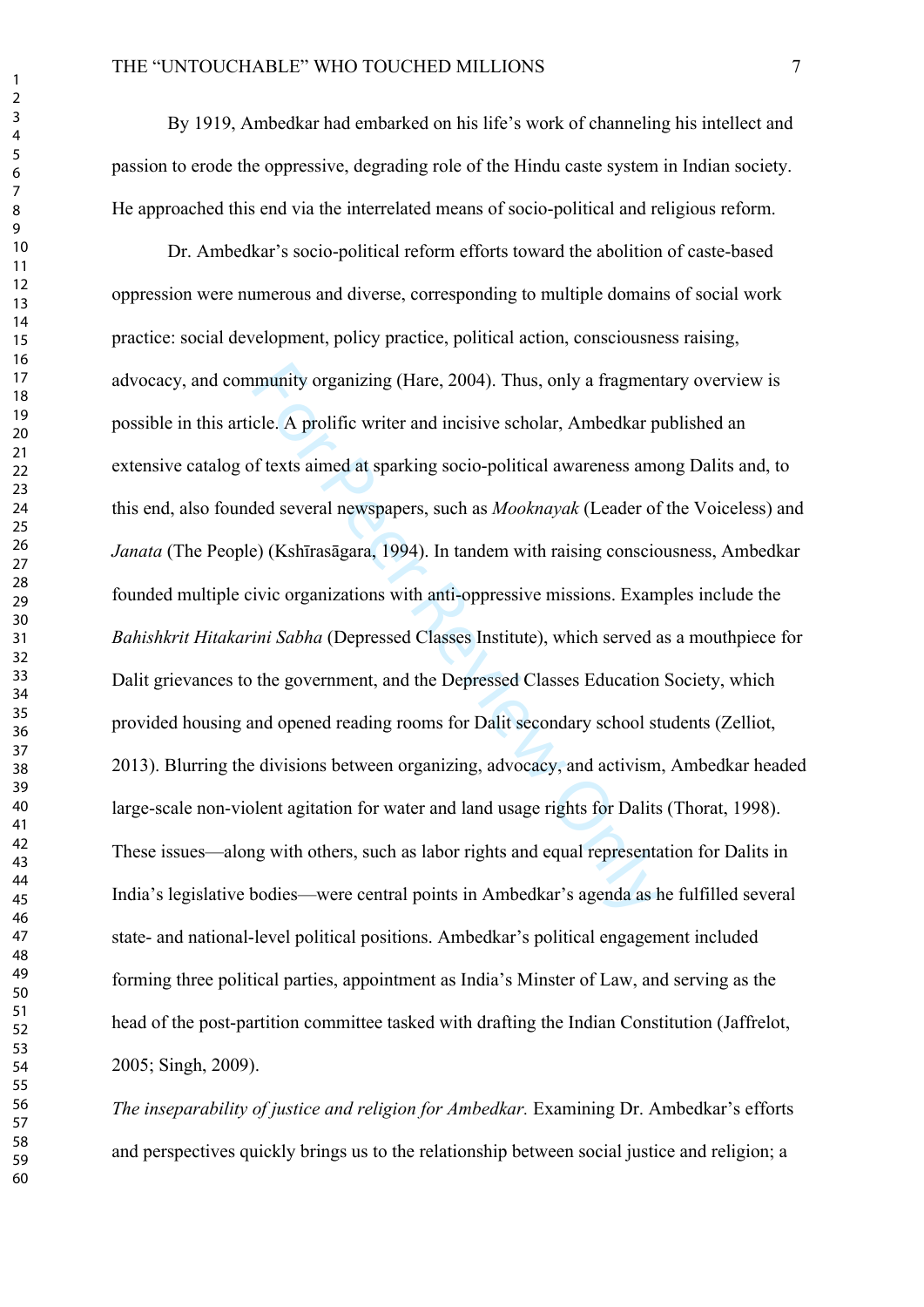relationship that, due to the uniqueness of caste and casteism, is especially forceful in India. Considering that the caste hierarchy is rooted in ancient Hindu sacred texts, it predictably follows that Ambedkar's campaign against this system brought him into conflict with Hinduism and Hindus. Indeed, Ambedkar's most influential acts of protest included publicly burning the *Manusmriti* and organizing for Dalits to enter Hindu temples—an act forbidden to them based on their supposed impurity (Zelliot, 2016). Queen (1996) notes Ambedkar's external and internal tensions with Hinduism, evident in his frustration with caste Hindus' opposition of his socio-political reform efforts 2 and also in his existential struggle to reconcile his—and other Dalits'—identity as a Hindu degraded by Hinduism. The resolution that Ambedkar found for this dissonance was to renounce Hinduism altogether, following through on the proclamation that he made to an audience of ten thousand people:

al tensions with Hinduism, evident in his frustration wi<br>ocio-political reform efforts<sup>2</sup> and also in his existential<br>other Dalits'—identity as a Hindu degraded by Hindui<br>nd for this dissonance was to renounce Hinduism alt Because we have the misfortune of calling ourselves Hindus, we are treated thus. If we were members of another Faith, none would dare treat us so. Choose any religion which gives you equality of status and treatment. We shall repair our mistake now. I had the misfortune of being born with the stigma of an Untouchable. However, it is not my fault; but I will not die a Hindu, for this is in my power. (Ambedkar, 2003, p. 94)

*A revival of Buddhism in India.* Ambedkar did not only "not die a Hindu" but, moreover, initiated a massive movement of Dalit conversion to Buddhism. On October 14, 1956, Ambedkar and his wife, Savita, formally converted to Buddhism by taking vows and receiving precepts from a venerated Buddhist monk, Bhikku Chandramani (Stroud, 2017). Far from a solitary undertaking, this conversion took place in front of an audience of approximately half-a-million people, mostly belonging to the Dalit community. Ambedkar

<sup>&</sup>lt;sup>2</sup> This frustration with caste Hindus' perspectives is especially alive in Ambedkar's strained relations with M. K. Gandhi, of which Roy (2017) and Singh (2014) provide excellent accounts.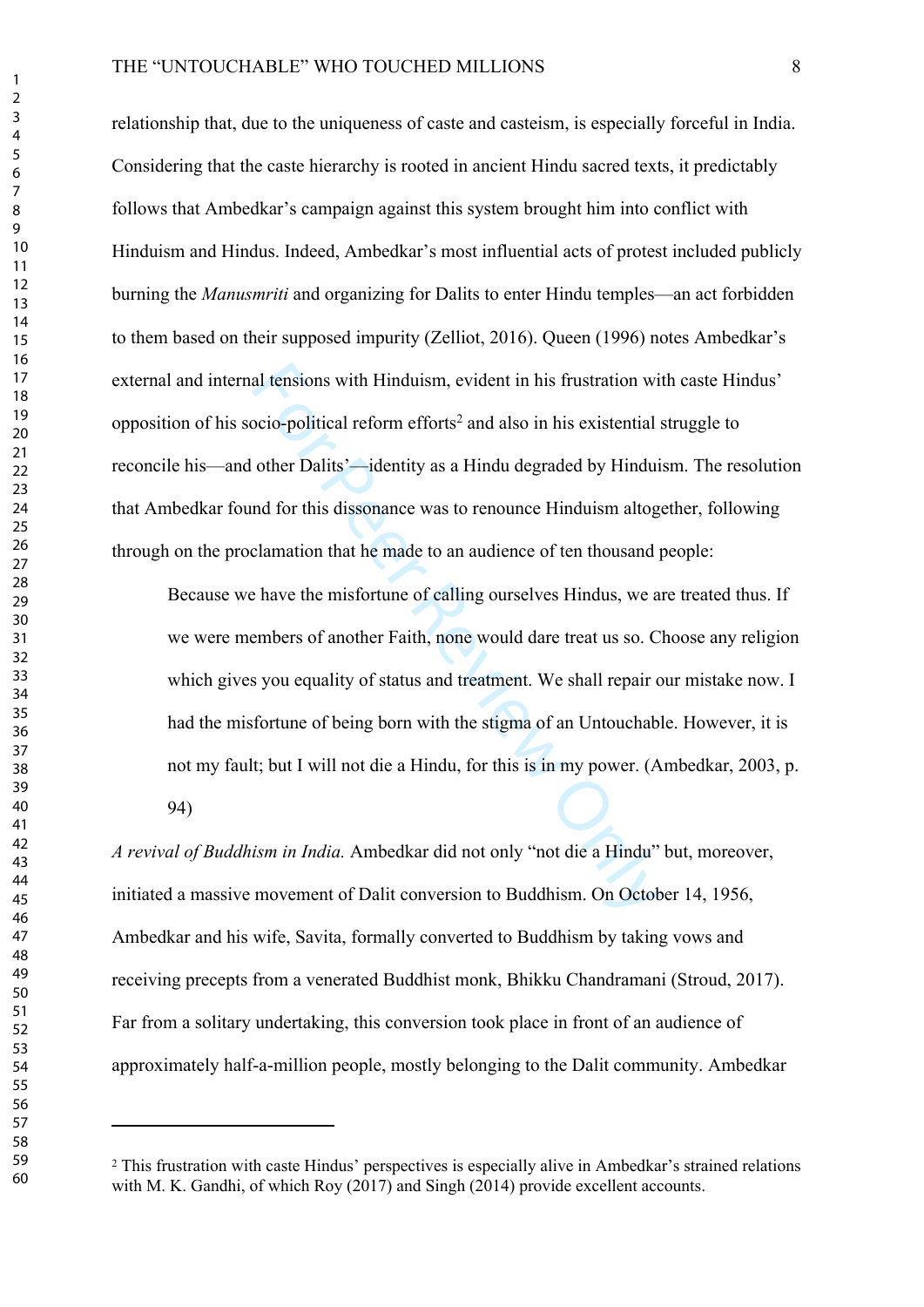then faced the crowd and offered to extend conversion to anyone seeking it. Almost everyone in attendance stood, giving birth to an entirely new Buddhist community in India. Queen (1993) points out that as many as twenty million Dalits have since converted to Buddhism, significantly transforming India's religious landscape.

Several names have been used to describe the specific form of Buddhism that B.R. Ambedkar articulated and that is practiced by parts of the Dalit community in India, including Navayana Buddhism, neo-Buddhism, Dalit Buddhism, and Ambedkar/Ambedkarite Buddhism. The suitability of such labels is a complex topic.<sup>3</sup> I rely on the term Navayana Buddhism in this paper and discuss several of its attributes in later sections.

a Buddhism, neo-Buddhism, Dalit Buddhism, and Am<br>tability of such labels is a complex topic.<sup>3</sup> I rely on the<br>aper and discuss several of its attributes in later section<br>oedkar birthed the Navayana Buddhist movement, his While Ambedkar birthed the Navayana Buddhist movement, his own life ended before he could witness and guide its evolution. Dr. Ambedkar passed away only seven weeks after the initial mass conversions. One of his foremost priorities in the period preceding his death was finalizing the words of his magnum opus, *The Buddha and His Dhamma* (Skaria, 2015). Nanda (2001) and Queen (1996) describe *The Buddha and His Dhamma* as the Bible of Navayana Buddhism, referring both to its structure (i.e., organized by parables and homiletic commentaries) and its function in the community of followers (i.e., a text for devotional study and for educating newly converted Buddhists into important rituals and practices). This work provided the doctrinal foundation for the distinct tradition of Buddhism that Ambedkar envisioned.

 $\mathbf{1}$ 

<sup>&</sup>lt;sup>3</sup> Senauke (2010) points out that such labels can often "carry a subtle odor of condescension—that [Dalits'] kind of Buddhism is something less than real" (p. 74). To this point, examining the text of *The Buddha and his Dhamma* and Ambedkar's other collected essays and speeches demonstrates that he consistently referred to the system of thought that he presented as simply "Buddhism" or "*Dhamma*," eschewing other descriptors (Ambedkar, 2011, 2014b). However, he did, at times, differentiate the type of Buddhism that he expounded, stating that "The New Buddhists will follow the teachings of religion which have been given himself by Bhagwan Buddha. They will not entangle themselves in the schism of Buddhism. It is because it has created sects like Mahayan and Vajrayan. This is in a way 'Navayana' (New Path)" (Ambedkar, cited in Mankar, 2009, pp. 491-492). Scholars such as Rathore and Verma (in Ambedkar, 2001) and Queen (1996) also seem to agree that the term Navayana is useful in that it implies the emergence of a new *yana* (the Sanskrit word for "way" or "vehicle") in the evolution of Buddhism.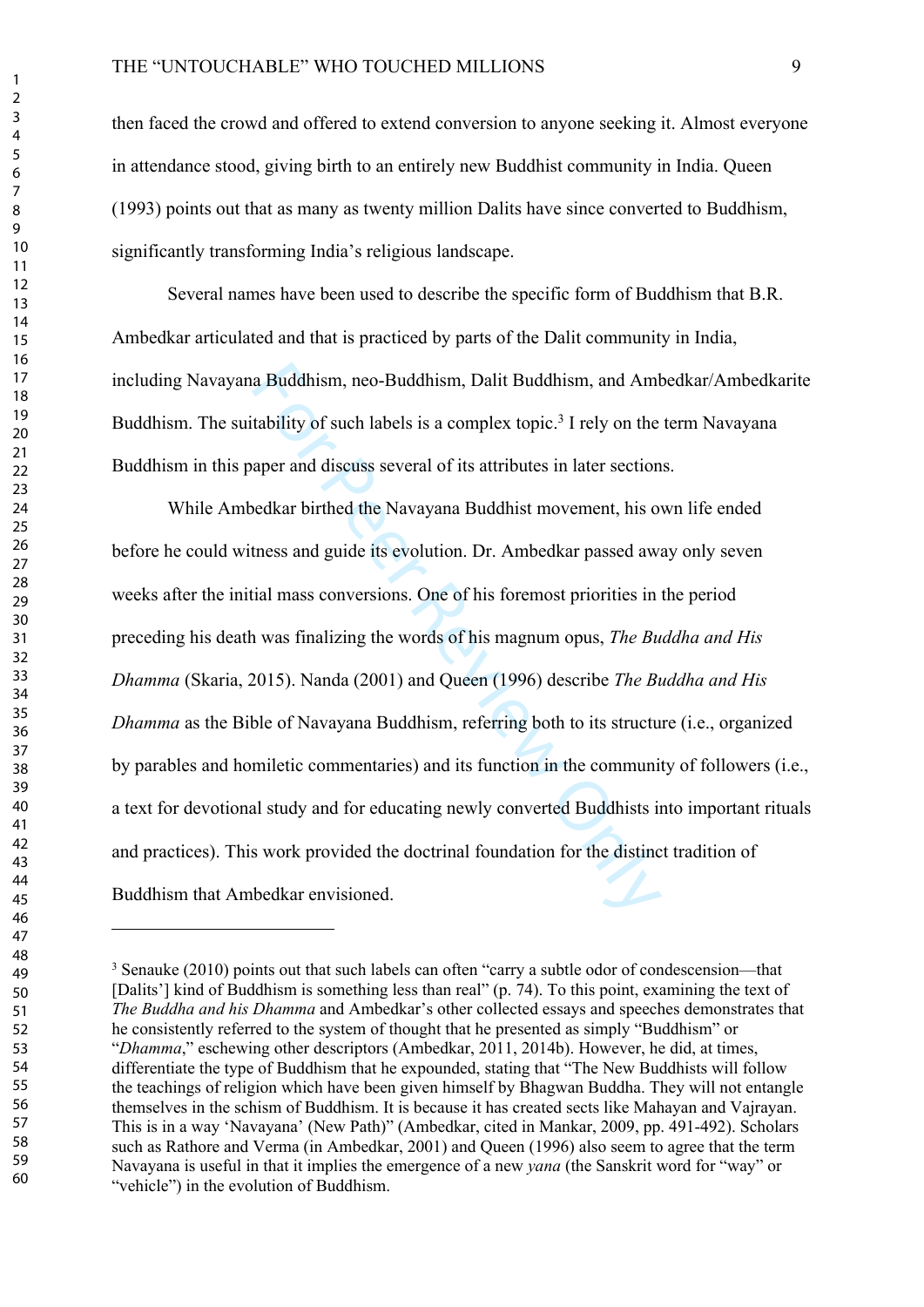#### **Sources of complexity for social work scholarship on religion**

The story of B. R. Ambedkar and Navayana Buddhism is relevant to social work scholarship on religion not simply because it demonstrates the relationship between social justice and religion, but also because it highlights sources of complexity inherent to this relationship. Given the expansion of social work scholarship on religion and the resultant tensions and ambivalence, it seems necessary to understand and account for this complexity. In the following sections, I use the example of Ambedkar and Navayana Buddhism to illustrate three sources of complexity for social work scholarship on religion: 1) religion may function as both oppressive and emancipatory; 2) religion is malleable, not monolithic; and 3) religion is situated in and interactive with contexts.

#### *Religion may function as both oppressive and emancipatory*

ctions, I use the example of Ambedkar and Navayana Frees of complexity for social work scholarship on religion<br>pressive and emancipatory; 2) religion is malleable, no<br>in and interactive with contexts.<br>tion as both oppressi That religion is a form of both oppressive and emancipatory power seems too obvious to mention and, simultaneously, too important to neglect discussing. Dr. Ambedkar's life provides an especially compelling example of this fact. It was against injustices rooted in religion that he fought. Yet, harnessing religion's potential for social transformation became his life's work. For Ambedkar, the difference between oppression and justice was as clear as the difference between Hinduism and Buddhism.

#### *Ambedkar on Hinduism as oppression*

Few would deny that world religions—including Hinduism—have served and continue to serve as a guiding light for countless individuals. For Ambedkar and the Dalits for whom he spoke, however, it is exquisitely clear that Hinduism presented "a veritable chamber of horrors" (Ambedkar, 2014c, p. 296). There is no ambiguity in Ambedkar's (2014e) charges that "the official gospel of Hinduism is inequality" and that "the doctrine of *Chaturvarna* is the concrete embodiment of this gospel of inequality" (p. 100). In his speech, *Annihilation of Caste,* Ambedkar (2014a) offers multiple examples of such inequality: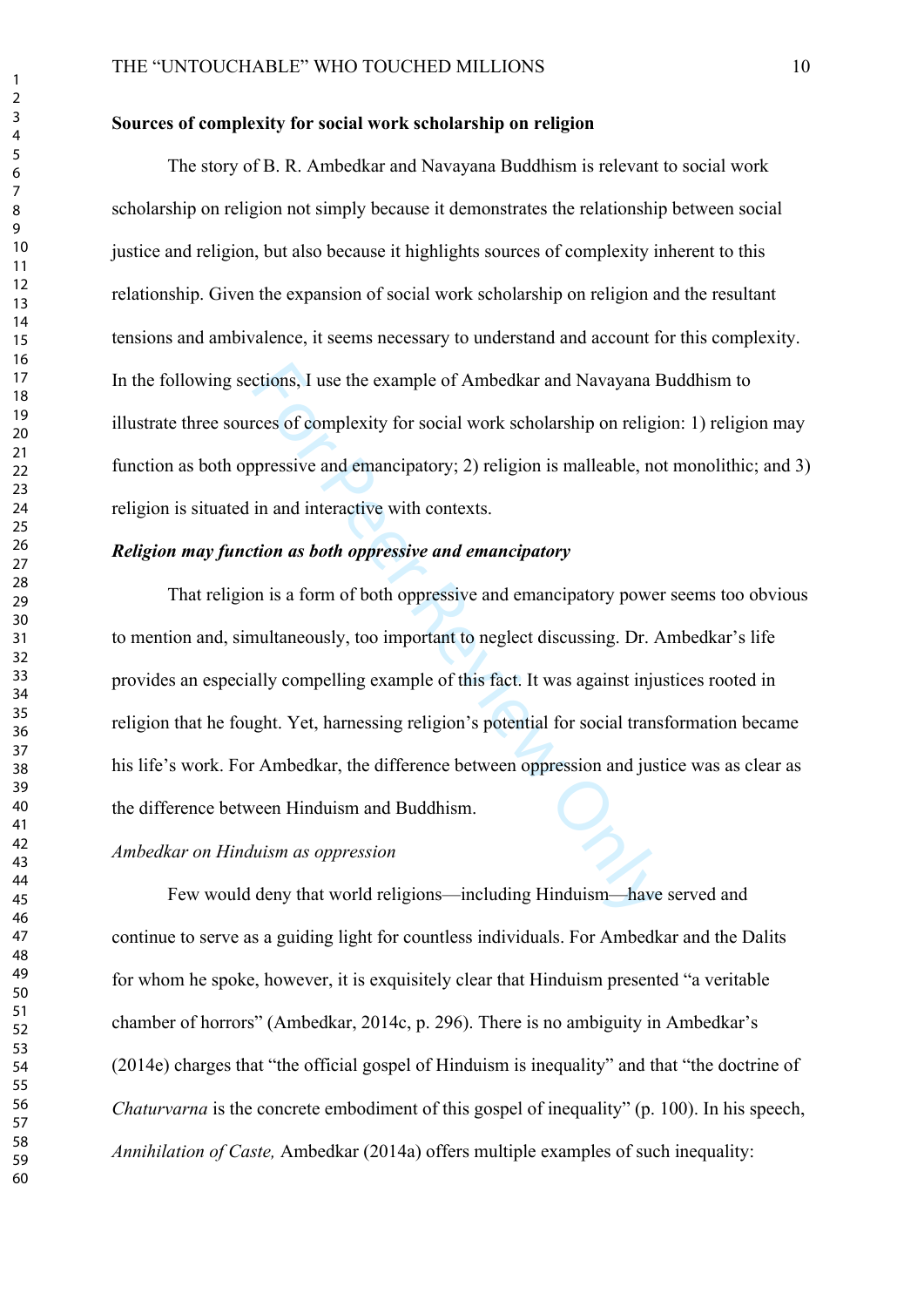"…the Untouchable was not allowed to use the public streets if a Hindu was coming along, lest he [sic] should pollute the Hindu by his shadow. The Untouchable was required to have a black thread either on his wrist or around his neck, as a sign or a mark to prevent the Hindus from getting themselves polluted by his touch by mistake… The Untouchable was required to carry, strung from his waist, a broom to sweep away from behind himself the dust he trod on, lest a Hindu walking on the same dust should be polluted. [The Untouchable] must render services without demanding remuneration, and must accept whatever a Hindu is pleased to give. (pp. 213-214)

thould be polluted. [The Untouchable] must render serv<br>remuneration, and must accept whatever a Hindu is ple<br>dkar chronicles oppression against entire communities,<br>the Dalit residents were prohibited from drawing ware<br>to g Continuing, Ambedkar chronicles oppression against entire communities, citing the example of a village in which the Dalit residents were prohibited from drawing water from wells, allowing their cattle to graze, or even passing through Hindu-owned lands in order to access their own. In consequence, the whole Dalit community was forced to abandon their ancestral home.

#### *Ambedkar on Buddhism as emancipation*

As the solution to such oppression, Ambedkar's contemporary—and oftentimes adversary—Mohandas K. Gandhi envisioned a non-stigmatizing, non-hierarchical system that accords respect to people of all castes, despite confining them to hereditarily-determined occupations (Roy, 2017). Ambedkar (2014a) saw such suggestions for reforming caste as grossly out of touch with reality and, instead, adamantly posited a complete break from Hinduism as the only viable option for Dalits. Simultaneously, he understood religion as a central aspect of Indian life and as a force for the society-wide consciousness change that was an indispensable precondition for meaningful political reform. Therefore, he did not call for a turn to secularism and, after surveying multiple religions, devoted himself to championing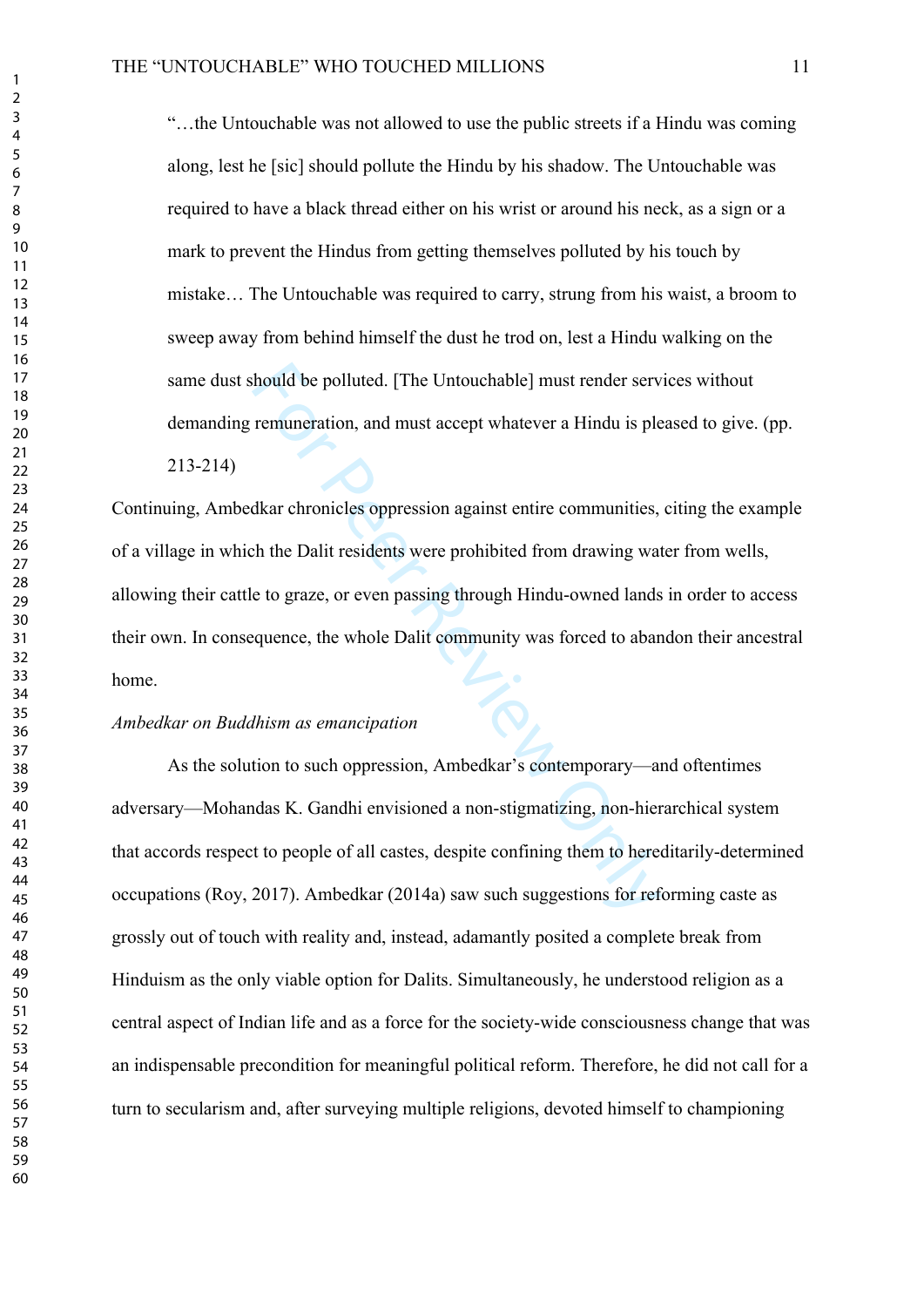## Buddhism as Dalits' basis of emancipation from caste-based oppression. Stroud (2017) writes that

Ambedkar was direct and clear about the need of this audience to embrace or convert to Buddhism. In a Marathi speech entitled 'I Shall Devote [the] Rest of My Life to the Revival and Spread of Buddhism…' Ambedkar extends his [recurring] point... that the problems of India were not merely political; they were primarily those of religious orientation. (p. 325)

(p. 325)<br>s adoption of Buddhism had everything to do with his pair and anti-caste. In his essay titled, *Buddha and the*<br>ar (2014e) writes, "The religion of the Buddha is morals<br>as the greatest opponent of *Chaturvarna...* Ambedkar's adoption of Buddhism had everything to do with his perception of the religion as all-inclusive and anti-caste. In his essay titled, *Buddha and the Future of his Religion*, Ambedkar (2014e) writes, "The religion of the Buddha is morality... Buddha stood for equality. He was the greatest opponent of *Chaturvarna*… Buddha wanted to take concrete steps to destroy the gospel of inequality" (pp. 98-100). He elaborates on his claim by pointing out that Siddhartha Gautama—the historical Buddha— admitted people into the monastic order regardless of caste distinctions and, taking another step that was revolutionary for the time, also admitted women into his religious community. By converting out of Hinduism and into Buddhism, Dalits found "a strong ideological basis for questioning their subordinate rank in the caste system… as Buddhism offered them an egalitarian doctrine" (Jaffrelot, 2000, p. 760). Said simply, for Ambedkar, Buddhism was a vehicle for social justice.

Clearly, a reader of Ambedkar might form an exceptionally positive perception of Buddhism and a correspondingly sunless view of Hinduism. But would this judgment sufficiently integrate the complexity of religion? Roy (2017) points out that Ambedkar was "wary of classical Buddhism, of the ways in which Buddhist philosophy could, had and continues to be used to justify war and unimaginable cruelty" (p. 123). Indeed, one need not imagine. Buddhist doctrine has been deployed to support the ongoing atrocities against Rohingya people in Myanmar (Human Rights Watch, 2017), genocide in Sri Lanka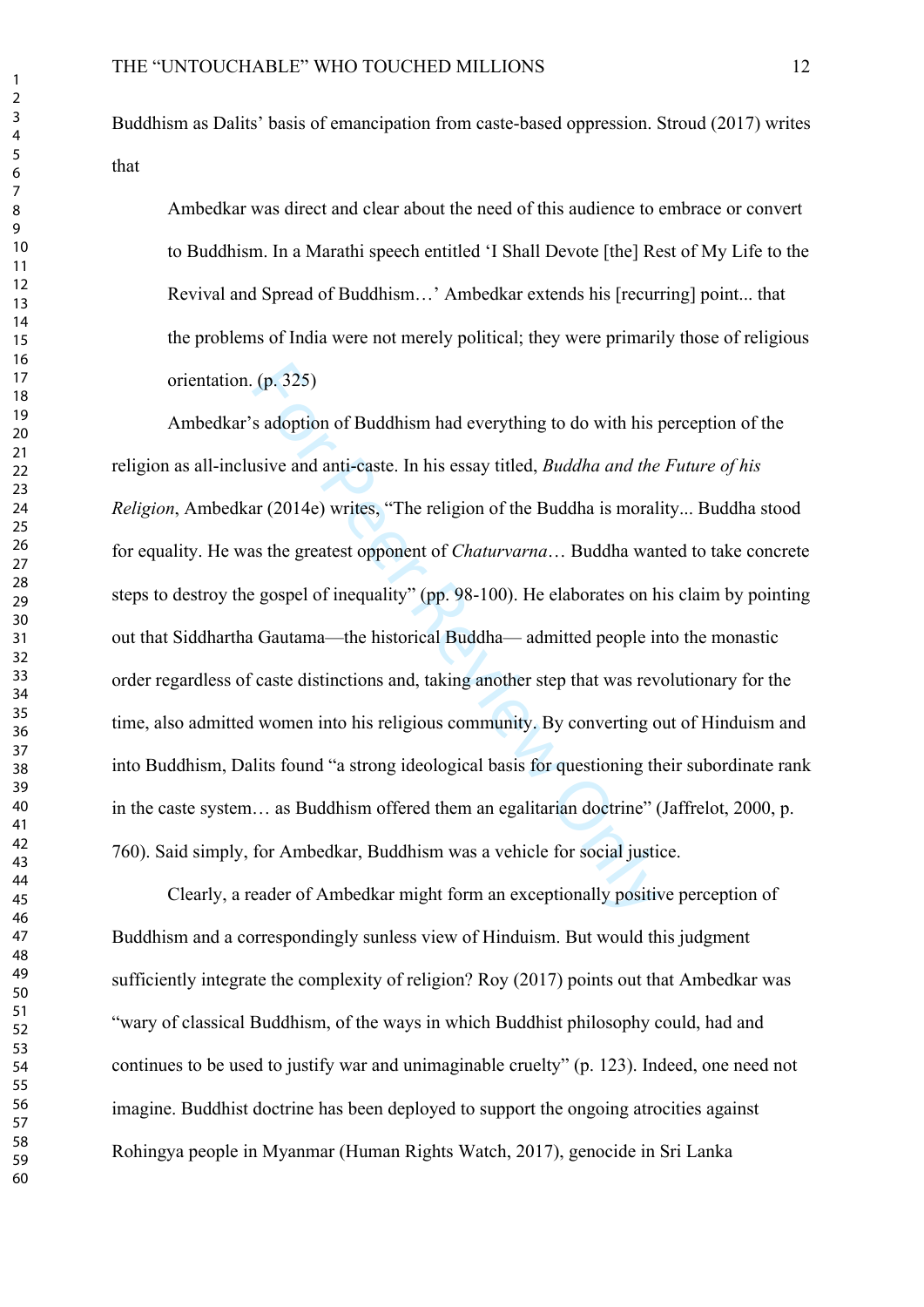(Tambiah, 1992), and Japanese imperialism in the decades preceding the Second World War (Ives, 2009). How are we to make sense of the seemingly polar difference between these realities and Ambedkar's Buddhism of emancipation and social justice? Additionally, how can we reconcile the contrast between Ambedkar's anti-caste depiction of Buddhism and other scholars' claims "that the Buddha's doctrine did not aim at transformation or improvement of the social conditions" (Krishan, 1986, p. 71) and that Hinduism did not actually engender the caste system (Nadkarni, 2003)?

#### *Religion is malleable, not monolithic*

the caste system (Nadkarni, 2003)?<br>
ble, not monolithic<br>
such as these evade simplistic answers and, instead, im<br>
religious concepts and doctrines are malleable, rather th<br>
his malleability, noting that religions' foundati Questions such as these evade simplistic answers and, instead, impel us to acknowledge that religious concepts and doctrines are malleable, rather than monolithic. Ives (2008) describes this malleability, noting that religions' foundational principles—including compassion and non-harming in Buddhism, the Biblical Ten Commandments, and Judaism's 613 mitzvot—have been the subjects of numerous, diverse interpretations. Religion, rather than existing as something uniform and immovable, has always reflected the values and perspectives of those who practice and transmit it.

We may appreciate this malleable quality of religion by focusing on Navayana's emphases. Rathore and Verma (in Ambedkar, 2001) affirm, "Scholars have read Amedkar's writings on Buddhism as exhibiting a *political* reorientation that is significantly discontinuous enough with the history of Buddhist thought and literature to be aptly labelled—as Ambedkar himself did—a new *yana,* 'navayana'" (p. ix). One example of this socio-political emphasis is Ambedkar's rearticulation of Buddhism's "three jewels" buddha, dhamma, and sangha<sup>4</sup>—as "liberty, equality and fraternity... three fundamental

 The concepts buddha, dhamma, and sangha are also malleable and—to use another of Ives' (2008) descriptors—multivalent. *Buddha* may refer to the historical figure Siddhartha Gautama, and also each being's potential for enlightenment. *Dhamma* may refer to the teachings of the Buddha, and also the fundamental nature of reality. *Sangha* may refer to the community of Buddhist practitioners, and also all beings as they exist in a state of interconnectedness.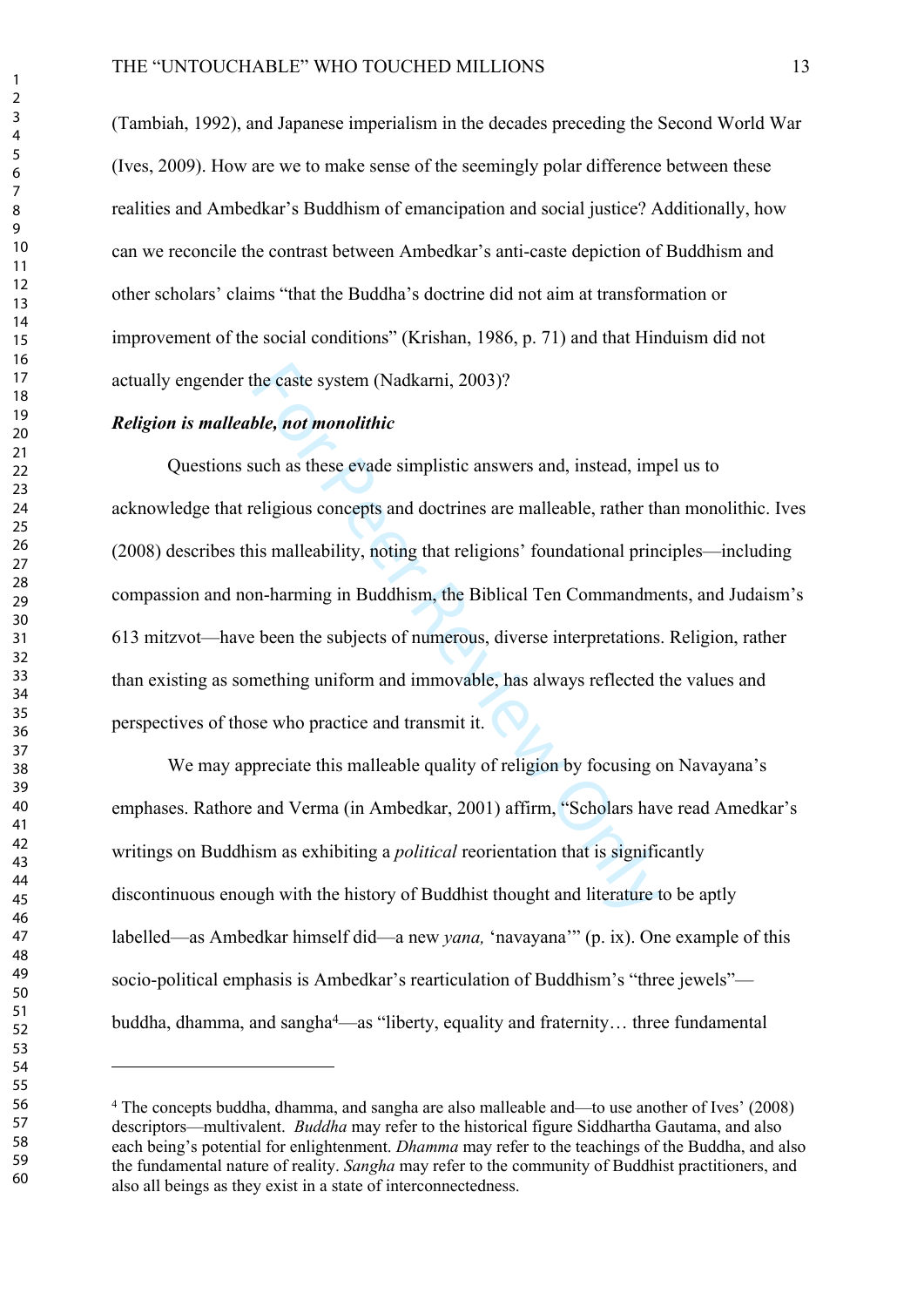#### THE "UNTOUCHABLE" WHO TOUCHED MILLIONS 14

principles of social life [without which] religion will be doomed" (Ambedkar, 2014e, p. 104). In the same essay, titled *Buddha and the Future of his Religion*, Ambedkar elaborates that this liberty is not only the existential or psychological freedom that individuals may experience, but, more critically, "intellectual freedom, economic freedom and political freedom" (p. 105). He clarifies further that equality and fraternity are values that must encompass all people, regardless of caste, class, or gender. In the same spirit, Ambedkar adds a socio-political edge to Buddhism by relying not only on its traditional methodology for salvation—the noble eightfold path<sup>5</sup>—but, furthermore, by exhorting his fellow Buddhists to "Educate! Agitate! Organize!" (Queen, 1996, p. 62). Clearly, Navayana is a marked departure from any interpretation of Buddhism that would prioritize individual growth over societal transformation or the harmonious functioning of a social order over struggles for justice.

lge to Buddhism by relying not only on its traditional m<br>le eightfold path<sup>5</sup>—but, furthermore, by exhorting his f<br>Organize!" (Queen, 1996, p. 62). Clearly, Navayana is<br>tition of Buddhism that would prioritize individual g Navayana also offers examples of religion's malleability in what it eschews in comparison with other presentations of Buddhism. In the course of articulating a Buddhism of morality and justice, Ambedkar departed from the metaphysical and ritualistic quality of other Buddhist traditions. He instead made clear his standpoint that Buddhist doctrine is fundamentally rational and in accord with modern, scientifically-informed thought (Nanda, 2001). It is easy to understand the inclination toward rationalism and modernity, given Ambedkar's unsparing criticism of the Hindu caste system as an evil arising from pre-modern religious dogma (Sumant, 2004). In contrast, Ambedkar advances the Buddha's quest as a rational and systematic inquiry into the causes of and remedies to human suffering. As Queen (1996) observes about Navayana: "Missing… [are] the miraculous trappings of the old scriptures—the divine intervention of buddhas and bodhisattvas, the practice of magic and ritual, and the cosmic realms of time and space. Missing are the philosophical and

<sup>&</sup>lt;sup>5</sup> The noble eightfold path, one of the earliest teachings in Buddhism, includes right view, right intention, right speech, right action, right livelihood, right effort, right mindfulness, and right concentration. For a thorough explication, see Bodhi (2010).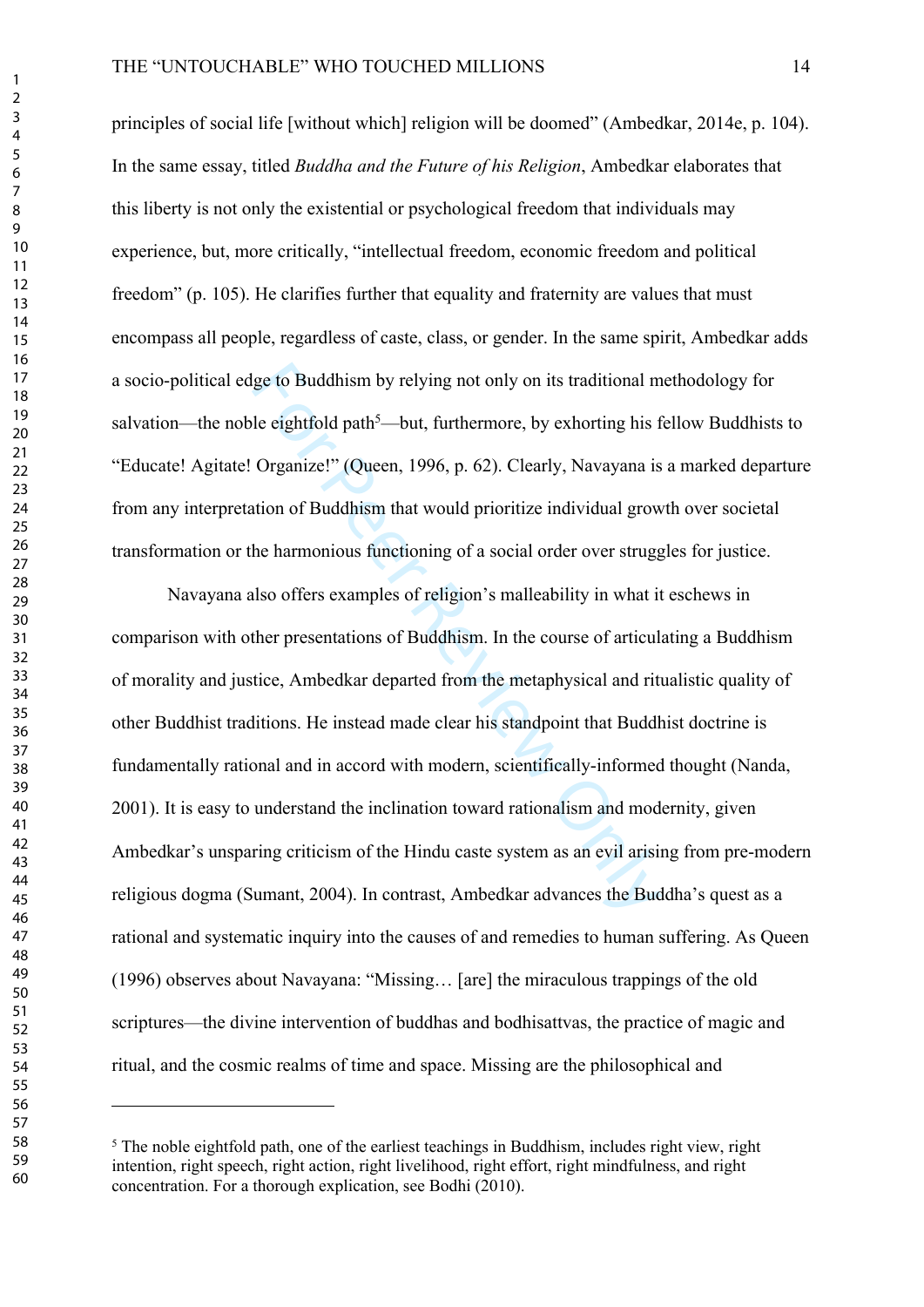psychological speculations of the Abhidhammikas, Madhyamikas, and Yogacharins" (p. 47). Instead, the vision is that of a Buddha who "was nothing if not rational, if not logical" (Ambedkar, 2014d, p. 350) and whose core doctrines, while concerned with liberation from suffering, keep in step with modern scientific thought.

#### *Religion is situated in and interactive with contexts*

That any religion contains an enormous breadth of perspectives is related to the fact that every religious tradition is situated in and interactive with contexts. Beyond simply acknowledging religion's malleability, we may account for complexity by identifying these contexts. Referring specifically to Buddhism, Loy (2003) speaks to religion's interactive quality by pointing out the influence of Chinese Taoism on the development of Chan/Zen, the Tibetan Bon religion's role in shaping tantric Vajrayana Buddhism, and the influence of psychology and psychotherapy on Buddhism in the West.

is tradition is situated in and interactive with contexts. B<br>gion's malleability, we may account for complexity by<br>specifically to Buddhism, Loy (2003) speaks to religic<br>out the influence of Chinese Taoism on the developme Dr. Ambedkar and Navayana Buddhism provide a compelling example of religion as situated in and interactive with contexts. Sumant (2010) explains that, "being a product of the Enlightenment, Ambedkar shared the historical and rationalistic insights of the nineteenthcentury reformers" (p. 67) and contemporary leaders in sociology, anthropology, and philosophy. 6 An easily identifiable example of these influences is Ambedkar's incorporation of the French Revolution's tripartite slogan: *liberty, equality, fraternity* . 7 And among the modern thinkers who informed his thought, John Dewey was especially significant.

 $\mathbf{1}$ 

 Santosh Raut, scholar and teacher of Navayana Buddhism, points out that Ambedkar's thought, while deriving inspiration from these influences, is not synonymous with them or reducible to a form of rationalism (S. I. Raut, personal communication, September 7, 2019). Ambedkar valued rationality not as an end in itself, but as a necessary condition for the flourishing of individuals and societies. <sup>7</sup> Ambedkar's use of these terms is interesting in that he does not claim to echo or fully agree with the spirit of the French Revolution, but, instead, frames liberty, equality, and fraternity as modern concepts for articulating Buddhism's original emphasis on morality. For example, in *The Buddha and His Dhamma*, Ambedkar (2011) writes, "What is fraternity? It is nothing but another name for the brotherhood of men—which is another name for morality. This is why the Buddha preached that Dhamma is morality" (p. 173).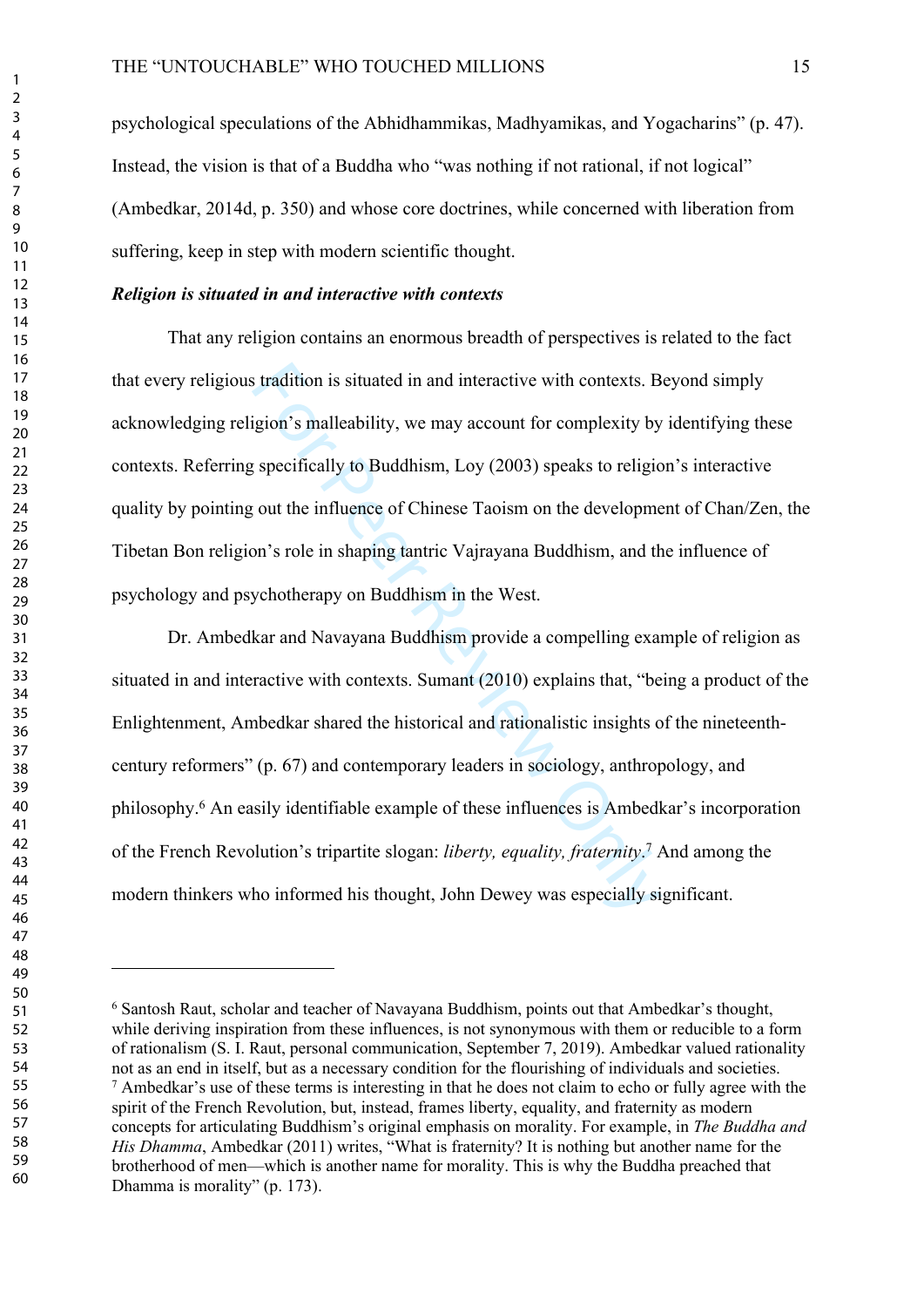Dewey—one of Ambedkar's professors at Columbia University—clearly made an impact on his Indian mentee, who later claimed that he "could reproduce every lecture verbatim" (Ambedkar, as cited in Kadam, 1997, p. 1). We see the strength of this influence in *Annihilation of Caste*, in which Ambedkar quotes *Democracy and Education* to characterize the Hindu social order as an obstacle to India's progress:

Every society gets encumbered with what is trivial, with dead wood from the past, and with what is positively perverse… As a society becomes more enlightened, it realises that it is responsible not to conserve and transmit the whole of its existing achievements, but only such as make for a better future society. (Dewey, 1916, p. 24, as cited in Ambedkar, 2014a, p. 313)

hat is positively perverse... As a society becomes more<br>it is responsible not to conserve and transmit the whol<br>its, but only such as make for a better future society. (L<br>Ambedkar, 2014a, p. 313)<br>weyan idea of "social effi Drawing on the Deweyan idea of "social efficiency," Ambedkar denounces the caste system as not only immoral and evil, but also as an abject failure to harness human potential. As Mukherjee (2009) notes, "Both for [Ambedkar] and for Dewey, this efficiency can be achieved not by coercing individuals, but by providing them with a choice of vocation and education that will enhance their 'original capacities'" (p. 364). This choice of vocation and education is, of course, precisely what the caste system removes.

And so, Ambedkar turned to Buddhism. But, as noted earlier, this Buddhism is neither metaphysical not cosmological but, rather, a moral compass to guide society's progress. As Nanda (2001) points out, this is an egalitarian and humanistic Buddhism that bears noticeable resemblance to Dewey's (2013) "religious faith that shall not be confined to sect, class, or race... [and] has always been implicitly the common faith of mankind" (p. 80). And the Buddha of this Buddhism is neither supernatural nor superhuman but—in beautiful consonance with Deweyan religious thought—an ethical person applying rational means toward human flourishing.

#### **Reflecting on the need to account for complexity**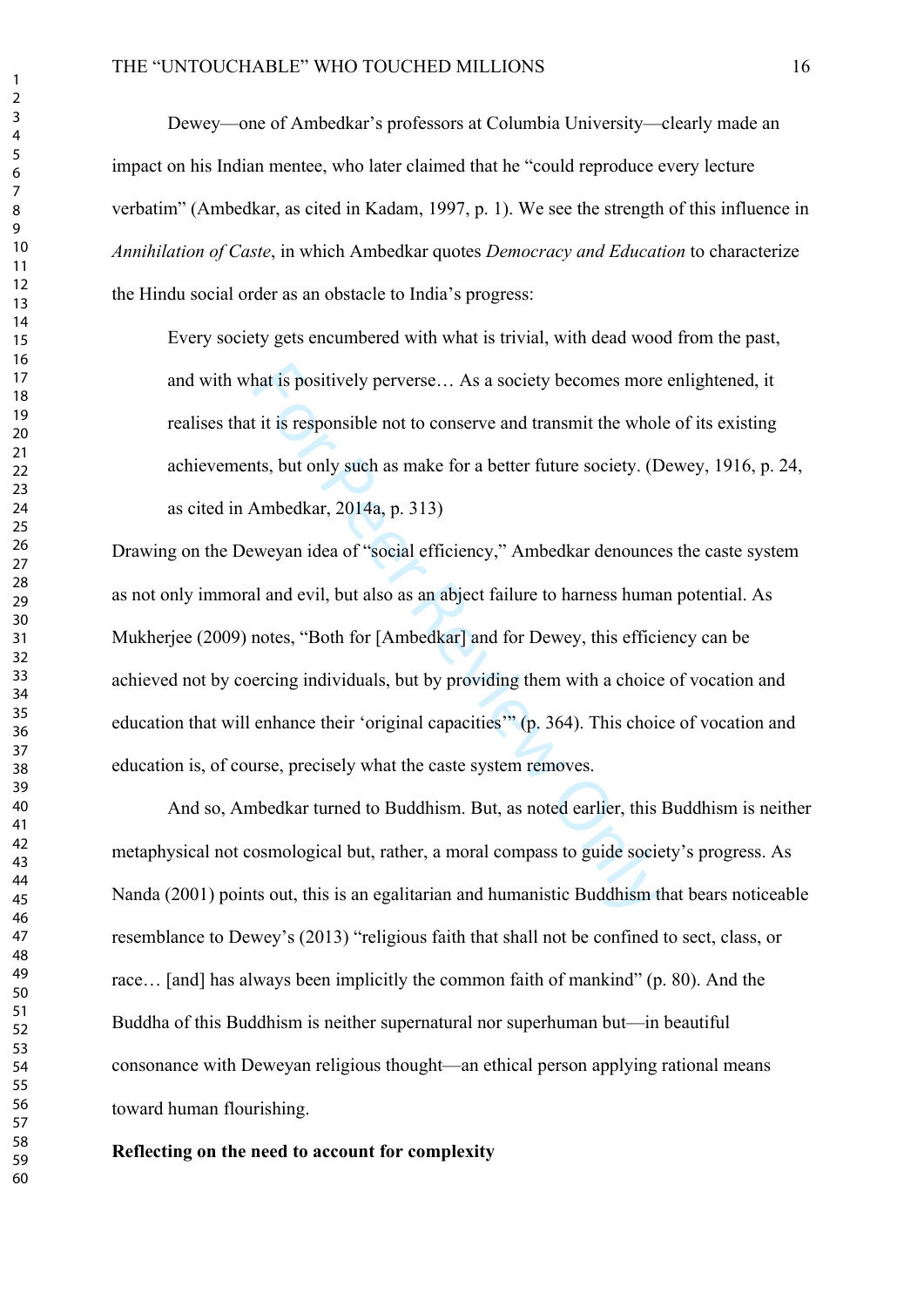Dr. B. R. Ambedkar's story provides inspiration and, moreover, valuable lessons for social work. In order to appreciate the importance of accounting for complexity in social work scholarship on religion, we may reflect on the potential dangers of making unelaborated claims based on a casual exploration of Navayana Buddhism.

First, we might assume that Buddhism, on the whole, is a force for social justice. As discussed, this would be inaccurate due to the fact that religions—including Buddhism—may function as both oppressive and emancipatory. Making the unqualified claim that religion promotes justice or human rights risks invalidating the experiences of the many people who have felt its oppressive potential firsthand.

pressive and emancipatory. Making the unqualified cla<br>
human rights risks invalidating the experiences of the<br>
sive potential firsthand.<br>
we were to present Navayana Buddhism as a generaliza<br> *whole*, then our professed cl Second, if we were to present Navayana Buddhism as a generalizable representation of Buddhism *as a whole*, then our professed claims would be inaccurate. This is in no way a criticism of Navayana Buddhism, which commands the same credibility of any Buddhist tradition. I simply wish to point out the error that we would make if we were to generalize the perspectives of any one branch of a religion to the entirety of that religion. The fact that religion is malleable, and not monolithic, obligates us to make contextualized claims that avoid overgeneralization.

Finally, we would again risk inaccuracy by presenting Dr. Ambedkar's vision of Buddhism without accounting for the multitude of influences that nourished his thought. This is no way a criticism of Dr. B. R. Ambedkar. My intention is, instead, to emphasize that, without identifying the contexts that interact with religion, social work scholars again run the risk of overgeneralizing claims. As with any religion, Buddhism offers a cadre of social justice luminaries. But scholars would err if presenting as simply "Buddhist" the thought of Thich Nhat Hanh without mentioning the influence of Christian liberation theologies, or of Joanna Macy without considering her integration of system theory and deep ecology, or of B. R. Ambedkar without appreciating his admiration for John Dewey.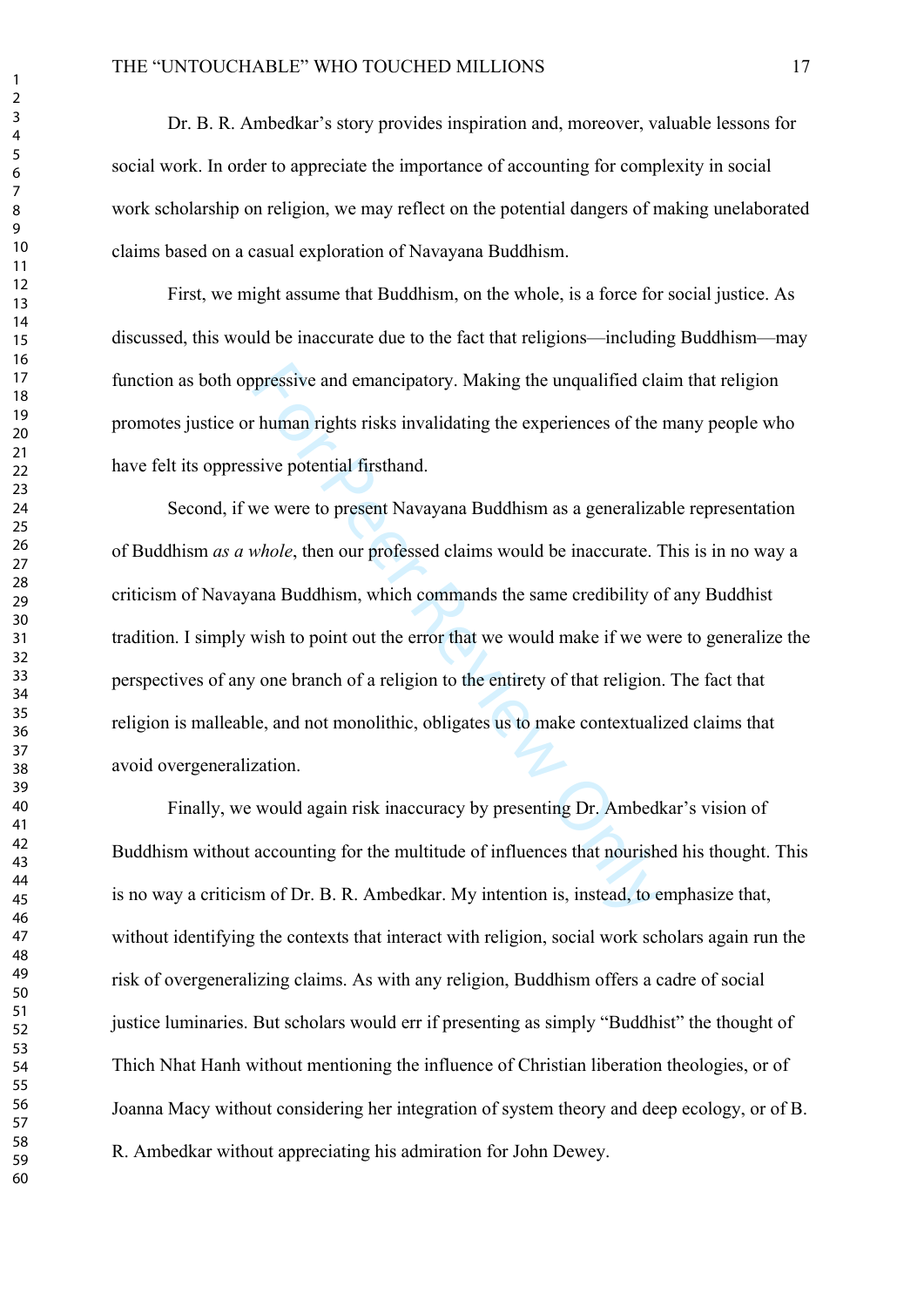#### **Strategies for accounting for complexity**

My hope is that this article—in addition to showcasing an eminent activist and a religious tradition that, for millions of people, is intimately connected to social justice—has also created the impression that social work scholarship, in order to present religion in a nuanced and rigorous way, must account for its complexity. What are some practicable ways to approach this task? The following strategies, far from being novel, are among those used to establish the rigor/validity of qualitative research (Crewsell & Miller, 2000). I believe that they may also be helpful in advancing our discipline's treatment of religion.

#### *Triangulation*

validity of qualitative research (Crewsell & Miller, 200<br>elpful in advancing our discipline's treatment of religio<br>ad Miller (2000) describe triangulation as "a validity pr<br>for convergence among multiple and different sou Creswell and Miller (2000) describe triangulation as "a validity procedure where researchers search for convergence among multiple and different sources of information to form themes or categories in a study" (p. 126). We may apply the principle of triangulation to social work scholarship on religion by using a diverse array of primary and secondary sources to illuminate specific principles or doctrines. Canda and Gomi (2018) provide an example of such triangulation in their description of Zen Buddhism's *ox herding pictures*, which draws on ancient texts, scholarly treatments of Zen, and contemporary Buddhist teachers. Furthermore, their citations include both Eastern and Western voices. The result is a more informative and nuanced presentation than would be possible if relying only on contemporary, or Western, or non-scholarly perspectives. Considering religion's malleable and interactive qualities, such triangulation seems a necessary step for crafting substantive arguments.

#### *Disconfirming evidence*

In addition to triangulation, acknowledging the contexts in which propositions are *not* applicable may increase the rigor of social work scholarship on religion and protect authors from making precarious claims. This is akin to searching for disconfirming evidence, which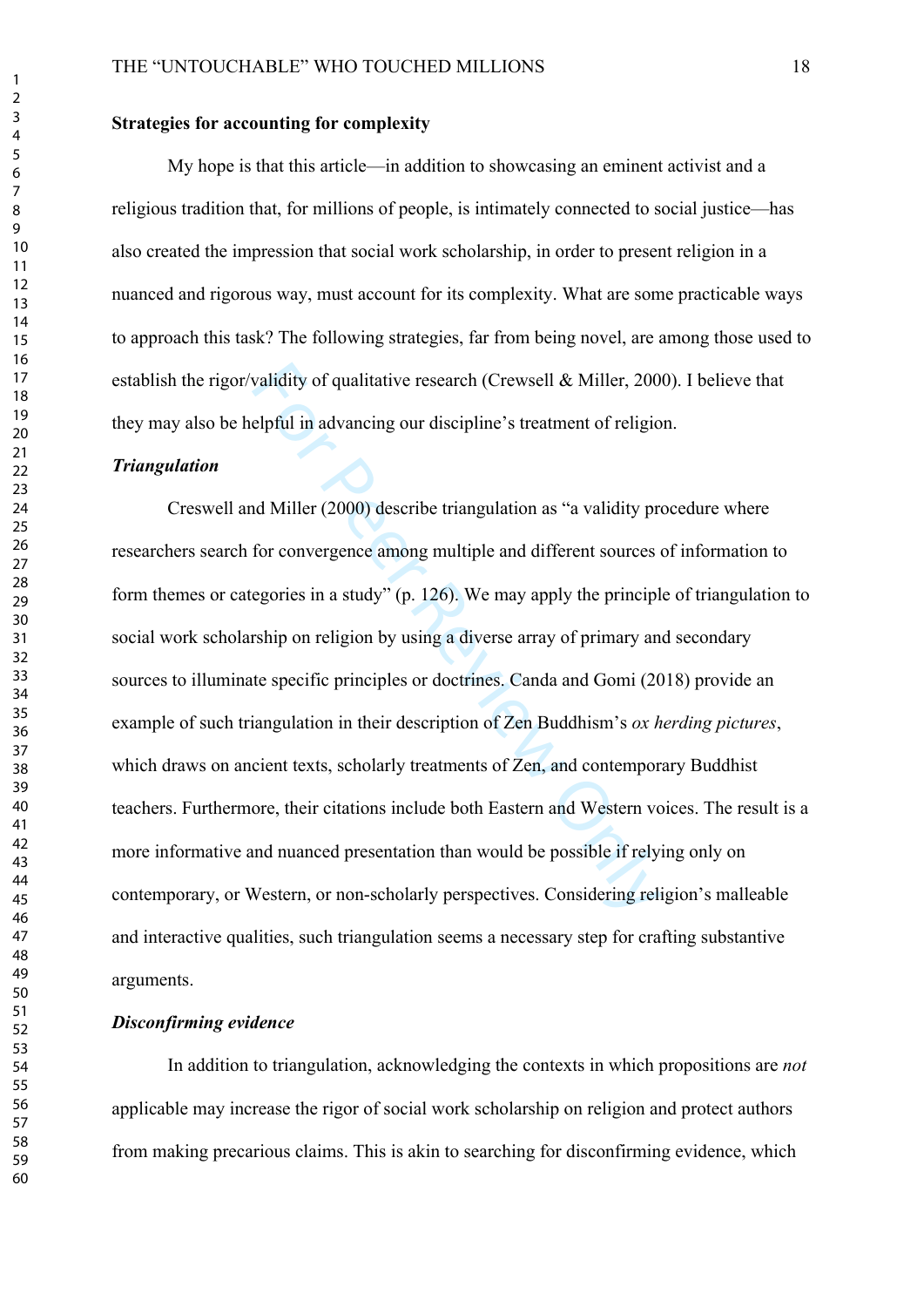ganization and construction" (Carrington, 2010, p. 302;<br>2019, p. 68). There is much evidence for this claim but a<br>sections of this article highlight how Hinduism has bee<br>of Dalit people and perpetuate extreme social injust Creswell and Miller (2010) describe as "the process where investigators search through the data for evidence that is consistent with or disconfirms [preliminary] themes… [while remaining mindful of the proclivity to find confirming rather than disconfirming evidence" (p. 127). One example to consider is the claim that "Buddhism and Hinduism are not only conducive to the values and principles of social work, such as respect for human dignity and social justice, but also to the rebalancing of economic, social, political, and environmental arenas of social organization and construction" (Carrington, 2010, p. 302; also cited in Ramsundarsingh, 2019, p. 68). There is much evidence for this claim but also plenty to the contrary. Previous sections of this article highlight how Hinduism has been deployed to deny the human dignity of Dalit people and perpetuate extreme social injustices against them. As noted earlier, Buddhism, too, has provided justification for violence and oppression (Ives, 2002; Tikhonov & Brekke, 2012). The fact that religion is malleable and may function as both oppressive and emancipatory creates the need for social work scholarship to provide specific, contextualized claims that are balanced by disconfirming evidence.

#### *Collaboration & member checking*

Admittedly, identifying disconfirming evidence and triangulating sources are timeand labor-intensive processes. Interdisciplinary collaborations may lighten the burden of these endeavors. Since social work scholars' primary concern is the knowledgebase of their own field, it seems unlikely that they will possess the topical expertise of scholars of religion in fields such as religious studies, philosophy, and anthropology. This highlights the potential value of collaborating with specialists who are equipped to provide detailed information about the historical, social, and political forces that shape our shared topics of interest (Praglin, 2004). At present, it is difficult to find social work texts on religion that are coauthored with scholars from other fields or that mention having incorporated feedback from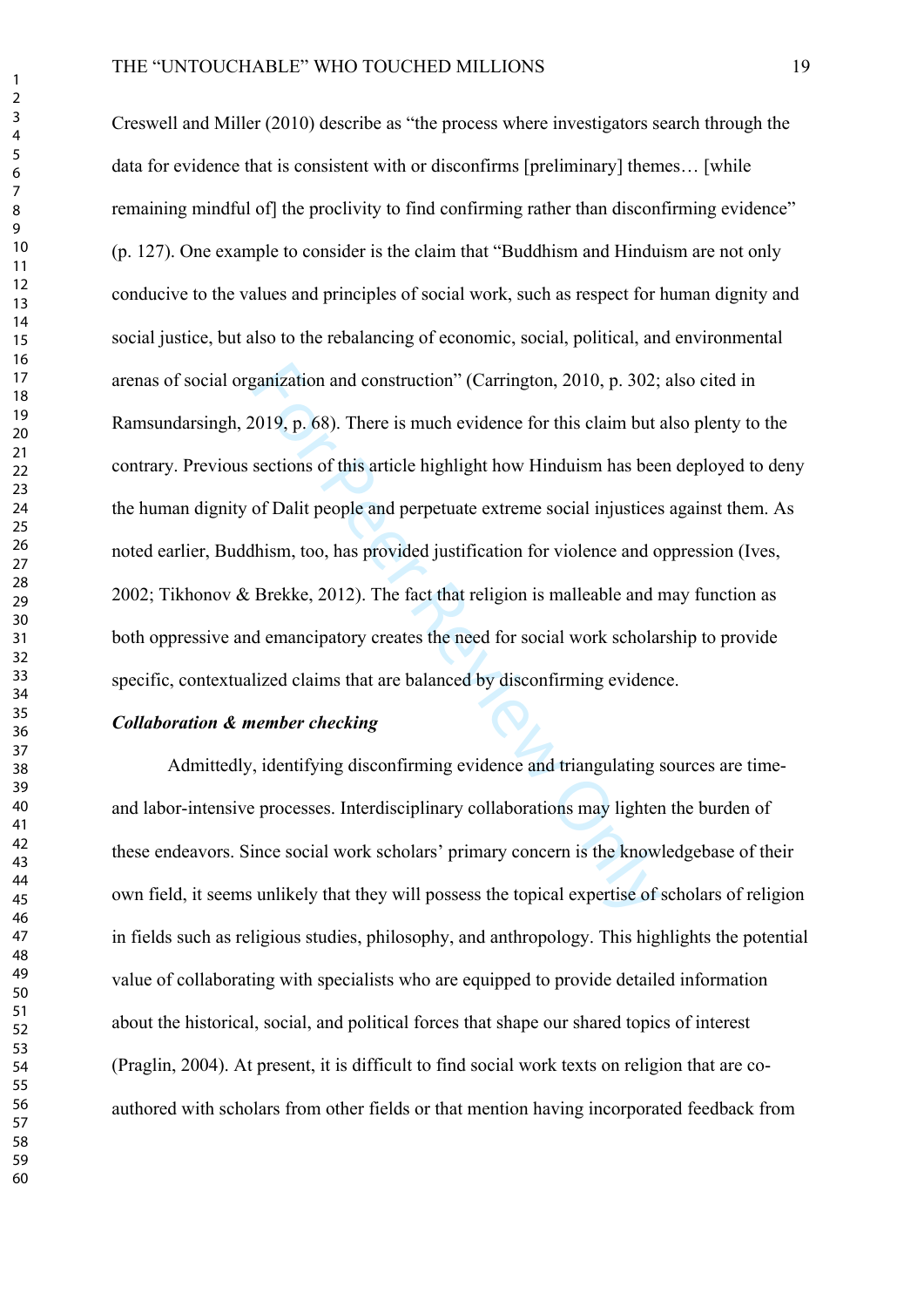such scholars. Pursuing such collaborations presents a growth opportunity for social work's exploration of religion.

Relatedly, social work scholars who make claims about religion may derive rich insights from consulting with members of the respective religious community. In a process similar to "member checking" in qualitative research, social work scholarship on religion may benefit from the verification of practitioners who "can confirm the credibility of the information and narrative account" (Creswell & Miller, 2010, p. 127). Furthermore, as lived religion is idiosyncratic and dynamic, collaborating with practitioners may illuminate different perspectives than those reflected in academic sources (Wisner, 2011).

#### **Conclusion**

account" (Creswell & Miller, 2010, p. 127). Furnatic and dynamic, collaborating with practitioners may<br>ves than those reflected in academic sources (Wisner, 2<br>but seemingly unavoidable, that this article—a call to a<br>al wor It is ironic, but seemingly unavoidable, that this article—a call to account for complexity in social work scholarship on religion—only scratches the surface of its own subject matter: Dr. B. R. Ambedkar and Navayana Buddhism. I have provided only a rough sketch of this champion of social justice who, for too long, has escaped the notice of social work literature. Undoubtedly, I have not accounted for domains of complexity that are important to this topic but, perhaps, beyond the scope of this article, such as Ambedkar's differentiation between "religion" and the "*Dhamma*" that he articulated and, more broadly, where religious traditions fall on the spectrum between orthodoxy and orthopraxis (C. R. Strain, personal communication, September 3, 2019). Looking to the future, exploring how faith traditions and their practitioners have interpreted and shaped the relationship between religion and social justice presents rich opportunities for social work scholarship, especially in light of the religious convictions of Jane Addams and other eminent figures in the field's development. This article only begins to touch on these rich topics, but, as social work's conversation about religion continues to grow, my hope is that this introduction to Dr. B. R.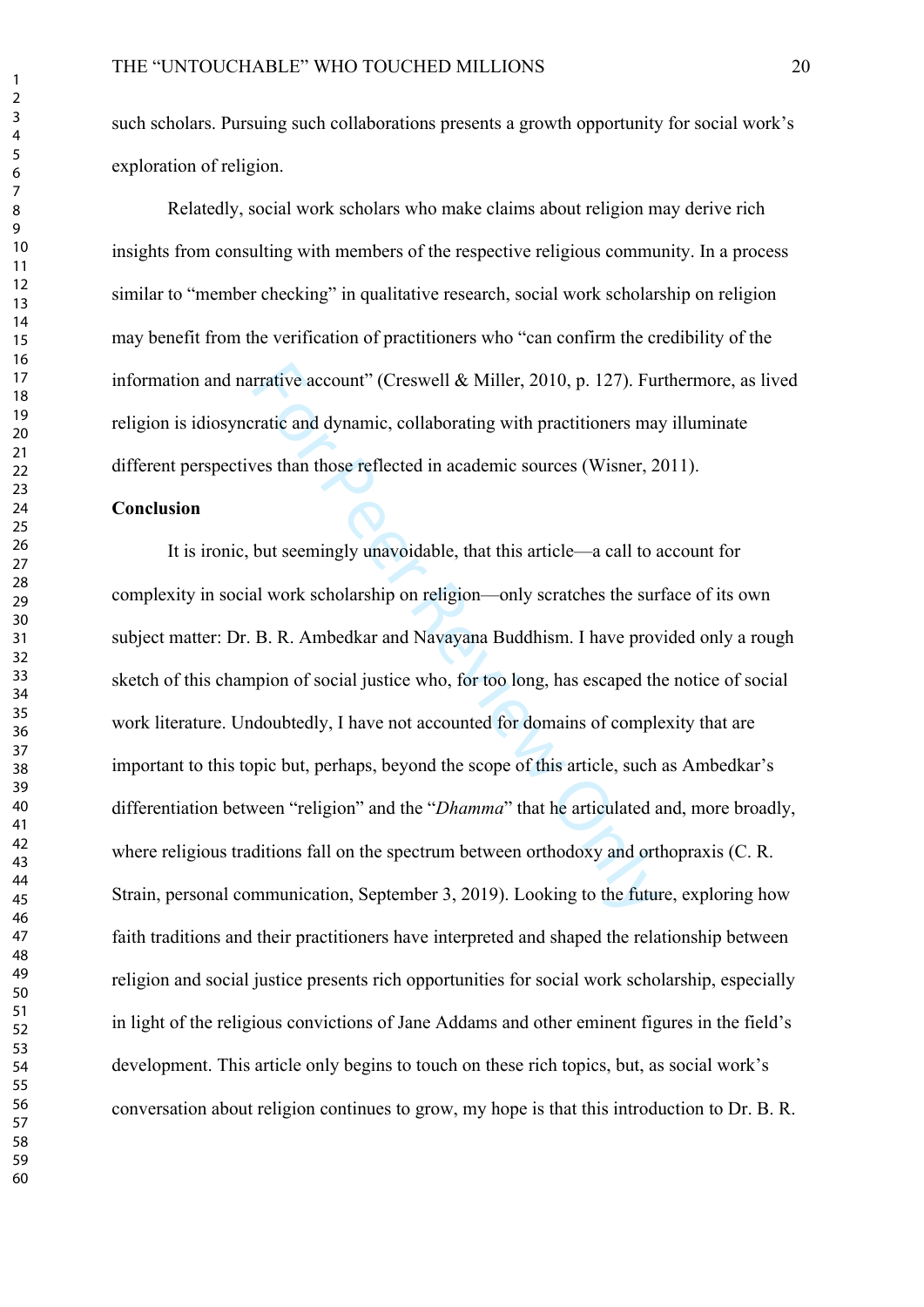#### THE "UNTOUCHABLE" WHO TOUCHED MILLIONS 21

Ambedkar and his extraordinary lifework provides encouragement, rationale, and a few practical ideas for advancing our treatment of complexity.

For Per Review Only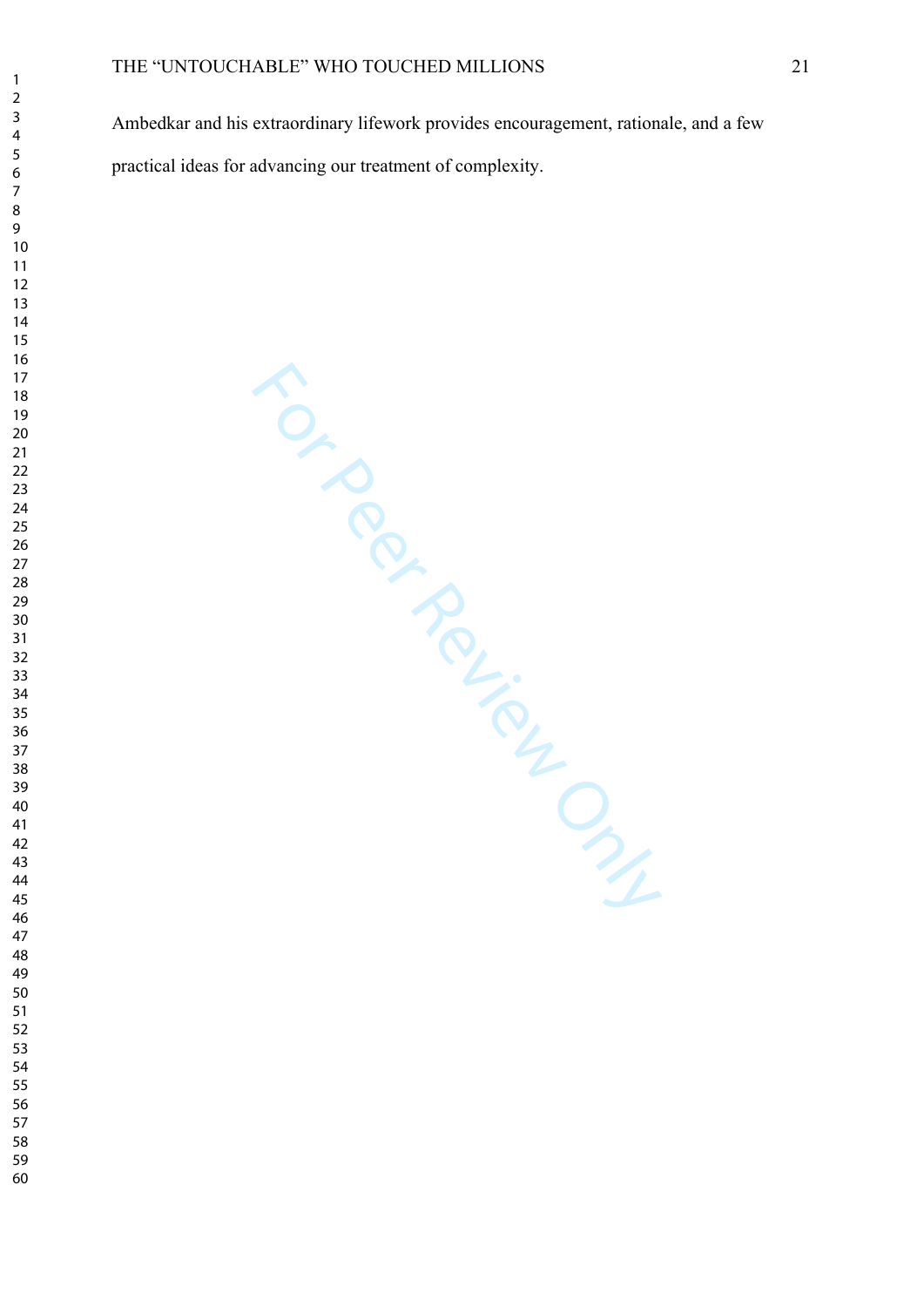#### References

- Ambedkar, B. R. (2003). *Dr. Babasaheb Ambedkar: Writings and speeches (vol. 13 part 3). Dr. B. R. Ambedkar and his egalitarian revolution.* Bombay, Education Department: Government of Maharashtra.
- Ambedkar, B. R. (2011). *The Buddha and his dhamma: A critical edition*. New Delhi: Oxford University Press.
- Ambedkar, B. R. (2014a). *Annihilation of caste: The annotated critical edition*. London: Verso Books.
- Ambedkar, B. R. (2014b). *Dr. Babasaheb Ambedkar: Writings and speeches*. Dr. Ambedkar Foundation. Retrieved from https://www.mea.gov.in/books-writings-of-ambedkar.htm
- Ambedkar, B. R. (2014c). *Dr. Babasaheb Ambedkar: Writings and speeches (vol. 9)*. Dr.

Ambedkar Foundation. Retrieved from

https://www.mea.gov.in/Images/attach/amb/Volume\_09.pdf

Ambedkar, B. R. (2014d). *Dr. Babasaheb Ambedkar: Writings and speeches (vol. 11)*. Dr. Ambedkar Foundation. Retrieved from

https://www.mea.gov.in/Images/attach/amb/Volume\_11.pdf

2014a). Annihilation of caste: The annotated critical eass.<br>
Es.<br>
Es.<br>
2014b). *Dr. Babasaheb Ambedkar: Writings and speeci*.<br>
Retrieved from https://www.mea.gov.in/books-writing<br>
2014c). *Dr. Babasaheb Ambedkar: Writings* Ambedkar, B. R. (2014e). *Dr. Babasaheb Ambedkar: Writings and speeches (vol. 17 part 2)*. Dr. Ambedkar Foundation. Retrieved from

https://www.mea.gov.in/Images/attach/amb/Volume\_17\_02.pdf

- Anand, M. (2010). Practising social work in schools: Reflections from Delhi. *Practice: Social Work in Action, 22*(4), 233-244.
- Barik, B. C. (2000). [Review of the book *Ambedkar's role in economic planning and water policy*, by S. Thorat]. *The Indian Journal of Social Work, 61*(3), 509-511.
- Bhardwaj, T. (2019). Evaluating a human rights approach to health in the Indian context: Emerging needs and challenges. *Journal of Human Rights and Social Work*, 1-9.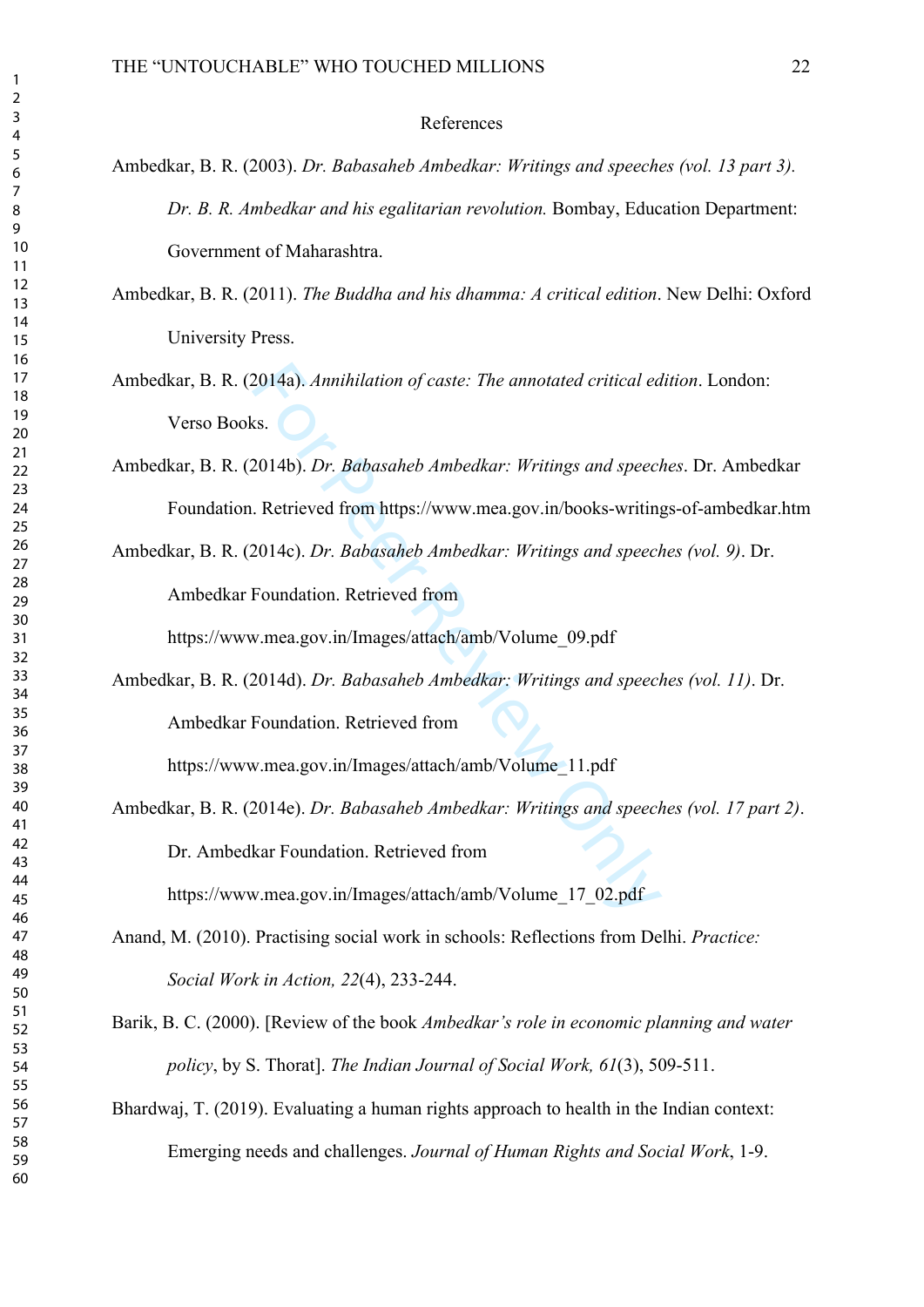- Bhatt, S., & Jamil, G. (2012). Temporary shelters for the homeless in Delhi: A study-based reflection. *Social Work Chronicle, 1*(2), 14-30.
- Bodhi, B. (2010). *The noble eightfold path: The way to the end of suffering*. Onalaska, WA: Buddhist Publication Society.
- Brown, A. W. (2019). Racism and the Christian church in America: Caught between the knowledge of good and evil. *Social Work in Public Health, 34*(1), 134-144.
- omi, S. (2018). Zen philosophy of spiritual developmen<br>elopment and spiritual diversity for social work educati<br>Spirituality in Social Work: Social Thought, 1-25.<br>2017). Religious freedom is good for social work and s<br>Thri Canda, E. R., & Gomi, S. (2018). Zen philosophy of spiritual development: Insights about human development and spiritual diversity for social work education. *Journal of Religion & Spirituality in Social Work: Social Thought*, 1-25.
- Carlson-Thies, S. (2017). Religious freedom is good for social work and social justice. *Social Work and Christianity, 44*(1), 96-111.
- Carrington, A. M. (2010). Spiritual paradigms: A response to concerns within social work in relation to the inclusion of spirituality. *Journal of Religion & Spirituality in Social Work: Social Thought, 29*(4), 300-320.
- Coffey, D., Gupta, A., Hathi, P., Spears, D., Srivastav, N., & Vyas, S. (2017). Understanding open defecation in rural India: Untouchability, pollution, and latrine pits. *Economic and Political Weekly, 52*(1), 59-66.
- Creswell, J. W., & Miller, D. L. (2000). Determining validity in qualitative inquiry. *Theory into Practice, 39*(3), 124-130.
- Dash, B. M. (2014). [Review of the book *The black power movement and American social work*, by J. M. Bell]. *Journal of Social Work Values & Ethics, 11*(2), 83-84.
- Dash, B. M. (2018a). Social work education through open and distance learning in India: Opportunities and challenges. *Social Work Education, 37*(6), 813-820.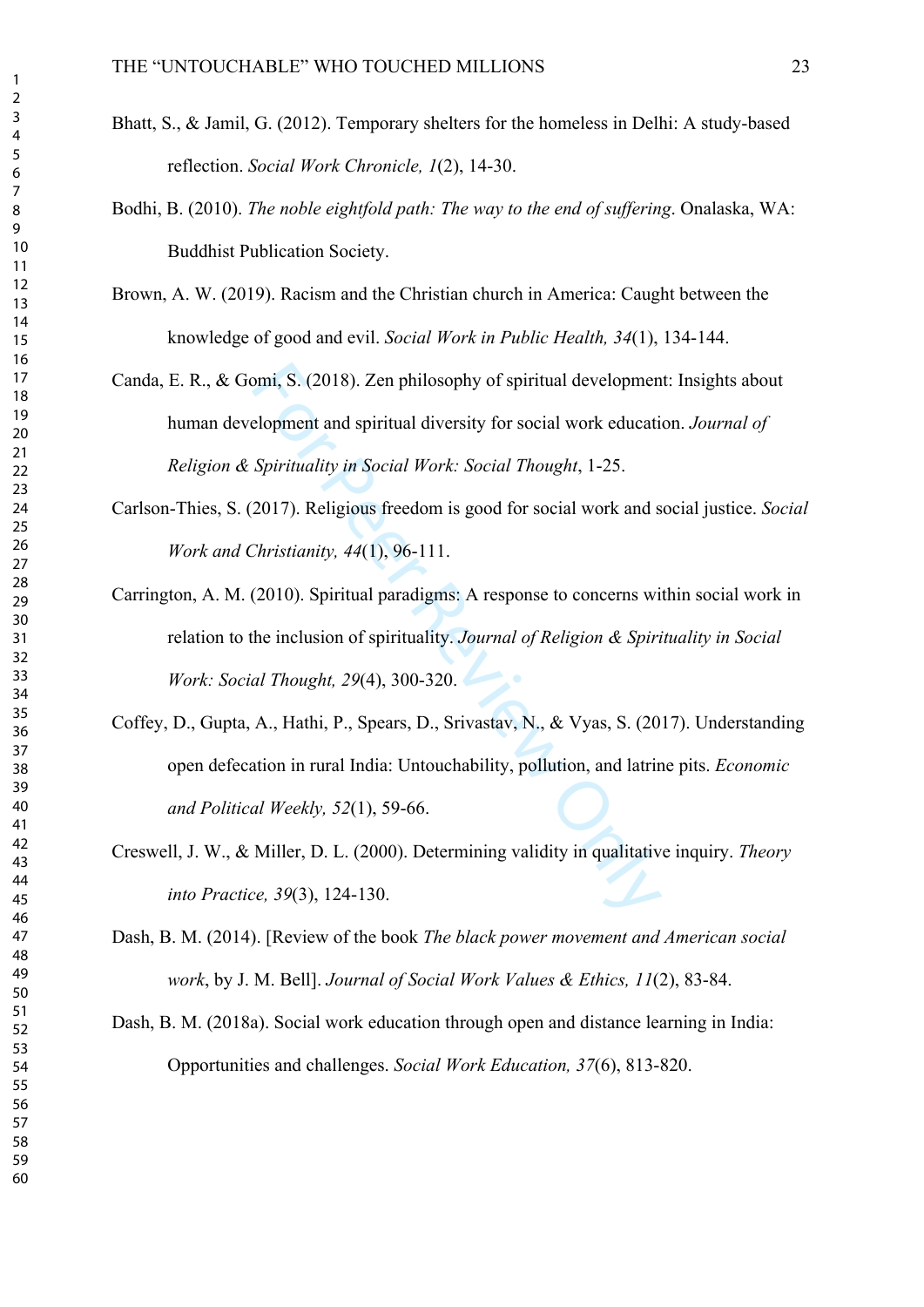- Dash, B. M. (2018b). [Review of the book *Narrative in social work practice: The power and possibility of story*, by A. Burack-Weiss, L. S. Lawrence, & L. B. Mijangos (Eds.)]. *Journal of Social Work Values & Ethics, 16*(1), 66-67.
- Dash, B. M. (2019). [Review of the book *Environmental justice as social work practice*, by C. Erickson]. *Journal of Social Work Values & Ethics, 15*(1), 62.
- Dessel, A. B., Jacobsen, J., Levy, D. L., McCarty-Caplan, D., Lewis, T. O., & Kaplan, L. E. (2017). LGBTQ topics and Christianity in social work: Tackling the tough questions. *Social Work and Christianity, 44*(1), 11-30.
- Dewey, J. (1916). *Democracy and education: An introduction to the philosophy of education*. New York: Macmillan.

Dewey, J. (2013). *A common faith*. New Haven: Yale University Press.

- BTQ topics and Christianity in social work: Tackling the *k and Christianity, 44*(1), 11-30.<br>
Democracy and education: An introduction to the philo<br>
Macmillan.<br>
A common faith. New Haven: Yale University Press.<br>
aschi, P. Dunajeva, J., & Ciaschi, P. (2017). Alternative education and Roma empowerment: A case study of the Dr. Ambedkar Buddhist school in Sajókaza, Hungary. *Indian Journal of Social Work, 78*(1), 61-74.
- Gannon, S. P. (2011). Conversion as a thematic site: Academic representations of Ambedkar's Buddhist turn. *Method & Theory in the Study of Religion, 23*(1), 1-28.
- Gardner, F. & Béres, L. (2018). Social work and spiritual care. in L.B. Carey & B.A. Mathisen (Eds.), *Spiritual care for allied health; A person-centered approach* (pp. 94-112). Philadelphia: Jessica Kingsley Publishers.
- Graham, J. R., & Shier, M. (2009). Religion and social work: An analysis of faith traditions, themes, and global north/south authorship. *Journal of Religion & Spirituality in Social Work: Social Thought, 28*(1-2), 215-233.
- Hodge, D. R. (2012). The conceptual and empirical relationship between spirituality and social justice: Exemplars from diverse faith traditions. *Journal of Religion & Spirituality in Social Work: Social Thought, 31*(1-2), 32-50.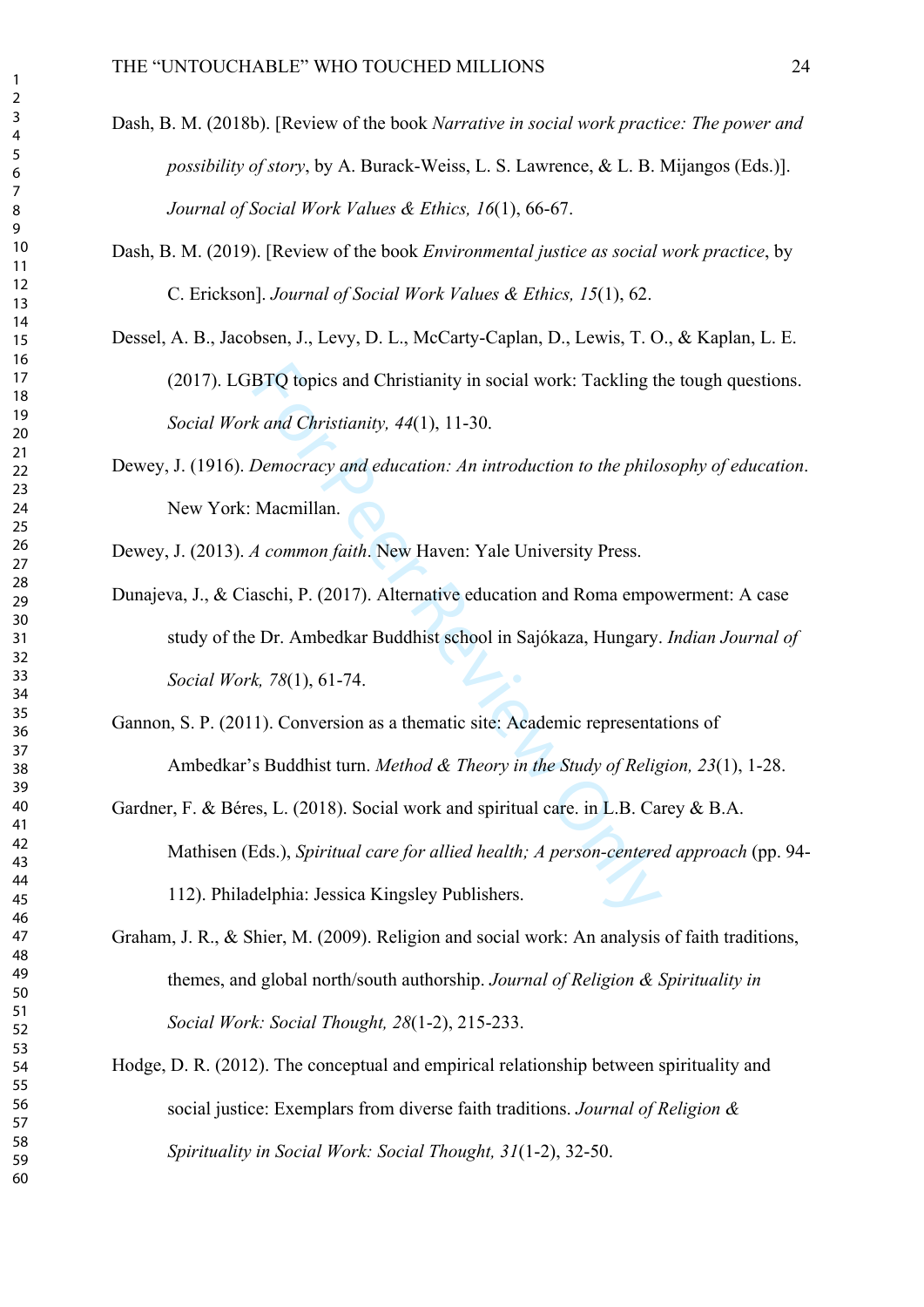Human Rights Watch. (2007). *Hidden apartheid: Caste discrimination against India's "Untouchables."* Report retrieved from

https://www.hrw.org/report/2007/02/12/hidden-apartheid/caste-discriminationagainst-indias-untouchables

- Human Rights Watch. (2014a). "*They say we're dirty:" Denying an education to India's marginalized*. Report retrieved from https://www.hrw.org/report/2014/04/22/they-saywere-dirty/denying-education-indias-marginalized
- Human Rights Watch. (2014b). *Cleaning human waste: "Manual scavenging," caste, and discrimination in India*. Report retrieved from https://www.hrw.org/report/2014/08/25/cleaning-human-waste/manual-scavenging-

caste-and-discrimination-india

- denying-education-indias-marginalized<br>tch. (2014b). *Cleaning human waste: "Manual scaveng*<br>*ion in India*. Report retrieved from<br>w.hrw.org/report/2014/08/25/cleaning-human-waste/ma<br>iscrimination-india<br>tch. (2017). *Massac* Human Rights Watch. (2017). *Massacre by the river: Burmese army crimes against humanity in Tula Toli*. Report retrieved from https://www.hrw.org/report/2017/12/19/massacreriver/burmese-army-crimes-against-humanity-tula-toli
- Ives, C. (2002). Dharma and destruction: Buddhist institutions and violence. *Contagion: Journal of Violence, Mimesis, and Culture, 9*(1), 151-174.
- Ives, C. (2008). Deploying the dharma: Reflections on the methodology of constructive Buddhist ethics. *Journal of Buddhist Ethics, 15*, 21-44.
- Ives, C. (2009). *Imperial-way Zen: Ichikawa Hakugen's critique and lingering questions for Buddhist ethics*. Honolulu: University of Hawaii Press.
- Jaffrelot, C. (2000). Sanskritization vs. ethnicization in India: Changing identities and caste politics before mandal. *Asian Survey, 40*(5), 756-766.
- Jaffrelot, C. (2005). *Dr. Ambedkar and untouchability: Fighting the Indian caste system*. New York: Columbia University Press.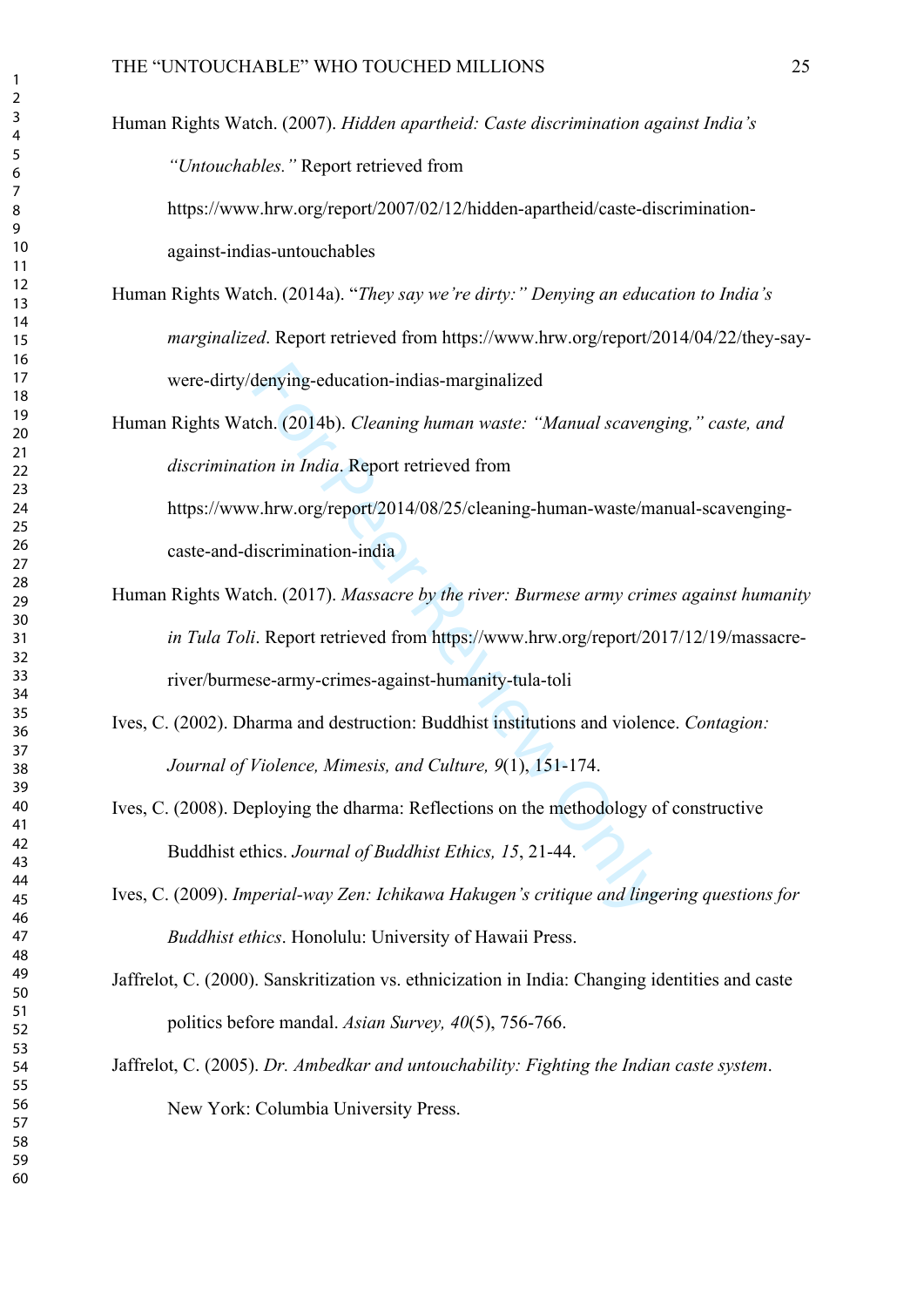- Jaoul, N. (2016). Citizenship in religious clothing?: Navayana Buddhism and Dalit emancipation in late 1990s Uttar Pradesh. *Focaal, 76*, 46-68.
- Jodhka, S. S. (2016). Caste: Why does it still matter? in K. A. Jacobsen (Ed.), *Routledge handbook of contemporary India* (pp. 243-255). New York: Routledge.
- Jodhka, S. S., & Ponniahm U. (2017). Dalit studies. in *Oxford Bibliographies*. Retrieved from https://www.oxfordbibliographies.com/view/document/obo-9780199766567/obo-9780199766567-0163.xml
- Kadam, K. N. (1997). *The meaning of the Ambedkarite conversion to Buddhism and other essays*. Mumbai: Popular Prakashan.
- 6567-0163.xml<br>
(7). The meaning of the Ambedkarite conversion to Bud<br>
mbai: Popular Prakashan.<br>
xperiences of faith for gender role non-conforming Mu<br>
t: Preliminary considerations for social work practition<br>
fork, 45(7), Kahn, S. (2015). Experiences of faith for gender role non-conforming Muslims in resettlement: Preliminary considerations for social work practitioners. *British Journal of Social Work, 45*(7), 20-38.
- Krishan, Y. (1986). Buddhism and the caste system. *Journal of the International Association of Buddhist Studies*, 71-83.
- Kshīrasāgara, R. (1994). *Dalit movement in India and its leaders, 1857-1956*. New Delhi: MD Publications.
- Kumar, A. (2011). Ideas old and new in rural development: Looking back in time. *The Indian Journal of Social Work, 72*(2), 245-256.
- Kumar, V. R. (2016). History of Indian environmental movement: A study of Dr. B.R. Ambedkar from the perspective of access to water. *Contemporary Voice of Dalit,*  (2), 239-245.
- Lokamitra, D. (1999). The dhamma revolution in India: Peacemaking begins with the eradication of the caste system. in D. W. Chappell (Ed.), *Buddhist peacework: Creating cultures of peace* (pp. 29-38). Boston: Wisdom.

Loy, D. (2003). *The great awakening: A Buddhist social theory*. Boston: Wisdom.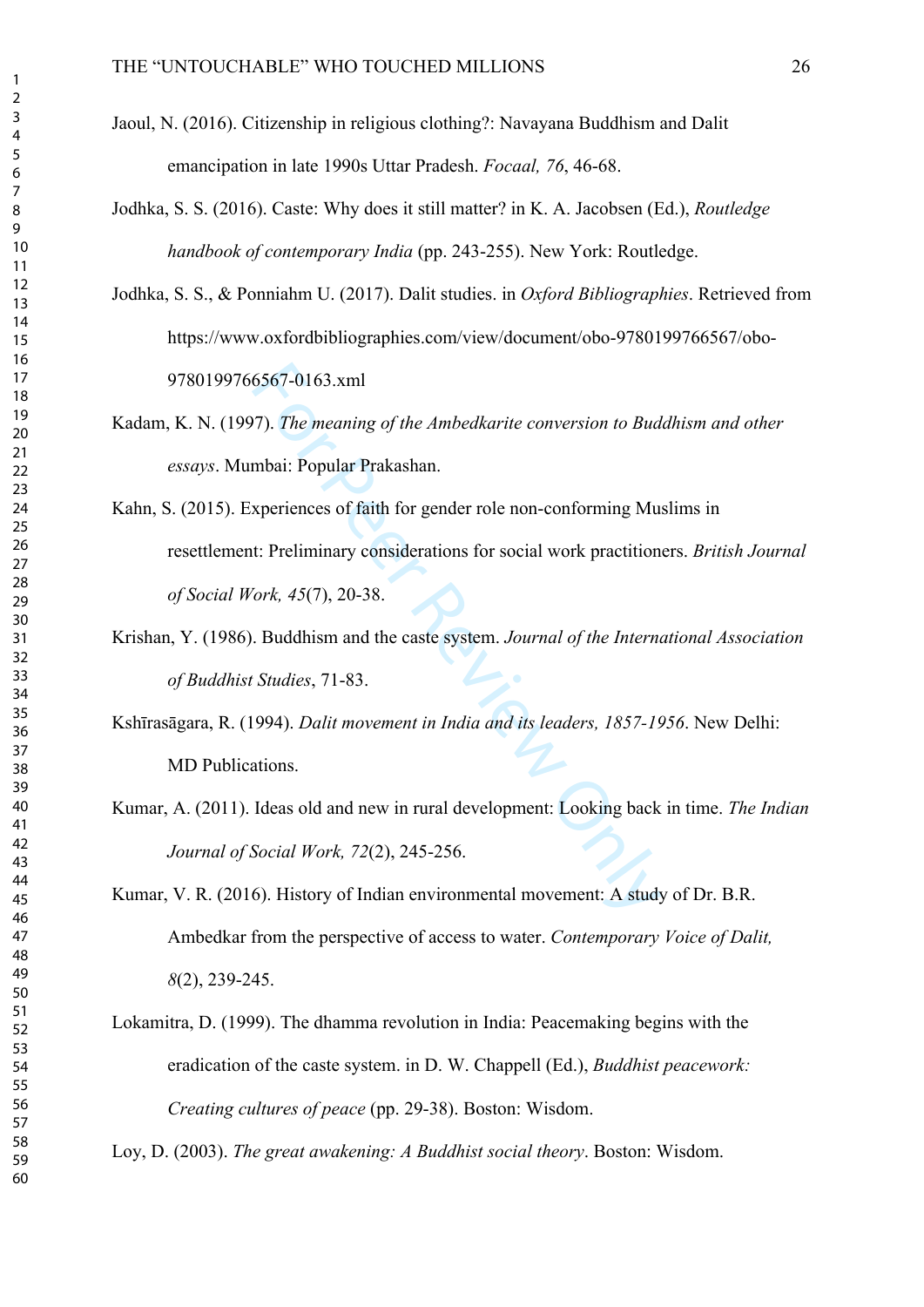- Mankar, V. (2009). *Life and the greatest humanitarian revolutionary movement of Dr. B. R. Ambedkar: A chronology*. Nagpur, India: Blue World Series.
- Moffatt, K. M., & Oxhandler, H. K. (2018). Religion and spirituality in master of social work education: Past, present, and future considerations. *Journal of Social Work Education,*  (3), 543-553.
- Mukherjee, P. A. (2009). B. R. Ambedkar, John Dewey, and the meaning of democracy. *New Literary History, 40*(2), 345-370.

Nadkarni, M. V. (2003). Is caste system intrinsic to Hinduism? Demolishing a myth. *Economic and Political Weekly, 38*, 4783-4793.

- Nanda, M. (2001). A "broken people" defend science: Reconstructing the Deweyan Buddha of India's Dalits. *Social Epistemology, 15*(4), 335-365.
- story, 40(2), 345-370.<br>
1003). Is caste system intrinsic to Hinduism? Demolishinand Political Weekly, 38, 4783-4793.<br>
A "broken people" defend science: Reconstructing the Dalits. Social Epistemology, 15(4), 335-365.<br>
on of National Association of Social Workers. (2017). *Code of ethics of the National Association of Social Workers*. Washington, DC: NASW

Olivelle, P., & Olivelle, S. (2005). *Manu's code of law: A critical edition and translation of the Manava-Dharmasastra*. London: Oxford University Press.

Patil, P. (2016). Understanding sexual violence as a form of caste violence. *Journal of Social Inclusion, 7*(1), 59-71.

Queen, C. S. (1993). The great conversion: Dr. Ambedkar and the Buddhist revival in India. *Tricycle: The Buddhist Journal, 2*, 62-67.

Queen, C. S. (1996). Dr. Ambedkar and the hermeneutics of Buddhist liberation. In C. S. Queen, & S. B. King (Eds.), *Engaged Buddhism: Buddhist liberation movements in Asia* (pp. 45-71). Albany: SUNY Press.

Queen, C. S. (2008). [Review of the book *Dr. Ambedkar and untouchability: Fighting the Indian caste system*, by C. Jaffrelot]. *Buddhist-Christian Studies, 28*, 168-172.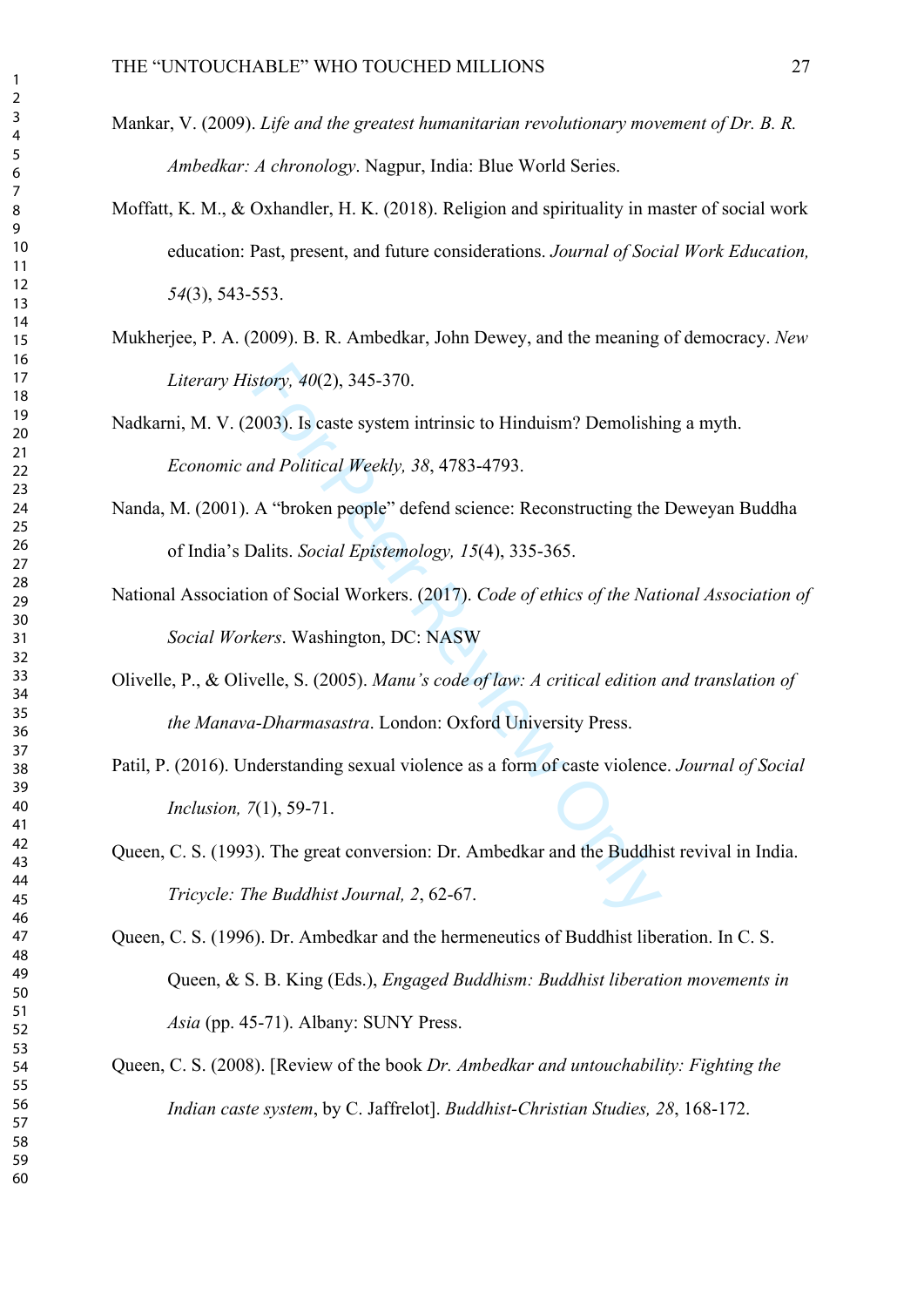Queen, C. S. (2014). Ambedkar Buddhism. in *Oxford Bibliographies*. Retrieved from https://www.oxfordbibliographies.com/view/document/obo-9780195393521/obo-9780195393521-0189.xml

Ramsundarsingh, S. (2019). Vedanta and social work practice. *Journal of Religion & Spirituality in Social Work: Social Thought, 38*(1), 68-92.

- Roy, A. (2017). *The doctor and the saint: Caste, race, and annihilation of caste, the debate between BR Ambedkar and MK Gandhi*. Chicago: Haymarket Books.
- Senauke, A. (2010). *The Bodhisattva's embrace: Dispatches from engaged Buddhism's front lines*. Berkeley: Clear View Press.
- Rambedkar and MK Gandhi. Chicago: Haymarket Boo<br>
1. The Bodhisattva's embrace: Dispatches from engage<br>
eley: Clear View Press.<br>
2. Rape as social policy. *Global Encyclopedia of Public*<br>
2. Clear View Press.<br>
2. Rape as so Sharlach, L. (2016). Rape as social policy. *Global Encyclopedia of Public Administration, Public Policy, and Governance*. Retrieved from

https://link.springer.com/content/pdf/10.1007/978-3-319-31816-5\_2623-1.pdf

- Singh, A. (2014). Gandhi and Ambedkar: Irreconcilable differences? *International Journal of Hindu Studies, 18*(3), 413-449.
- Singh, K. (2009). Dalit politics and leadership after Dr. B.R. Ambedkar. *The Indian Journal of Social Work, 70*(3), 411-427.
- Singh, S., Gumz, E., & Crawley, B. (2011). Predicting India's future: Does it justify the exportation of US social work education? *Social Work Education, 30*(7), 861-873.
- Sjöberg, S., Rambaree, K., & Jojo, B. (2015). Collective empowerment: A comparative study of community work in Mumbai and Stockholm. *International Journal of Social Welfare, 24*(4), 364-375.
- Skaria, A. (2015). Ambedkar, Marx and the Buddhist question. *South Asia: Journal of South Asian Studies, 38*(3), 450-465.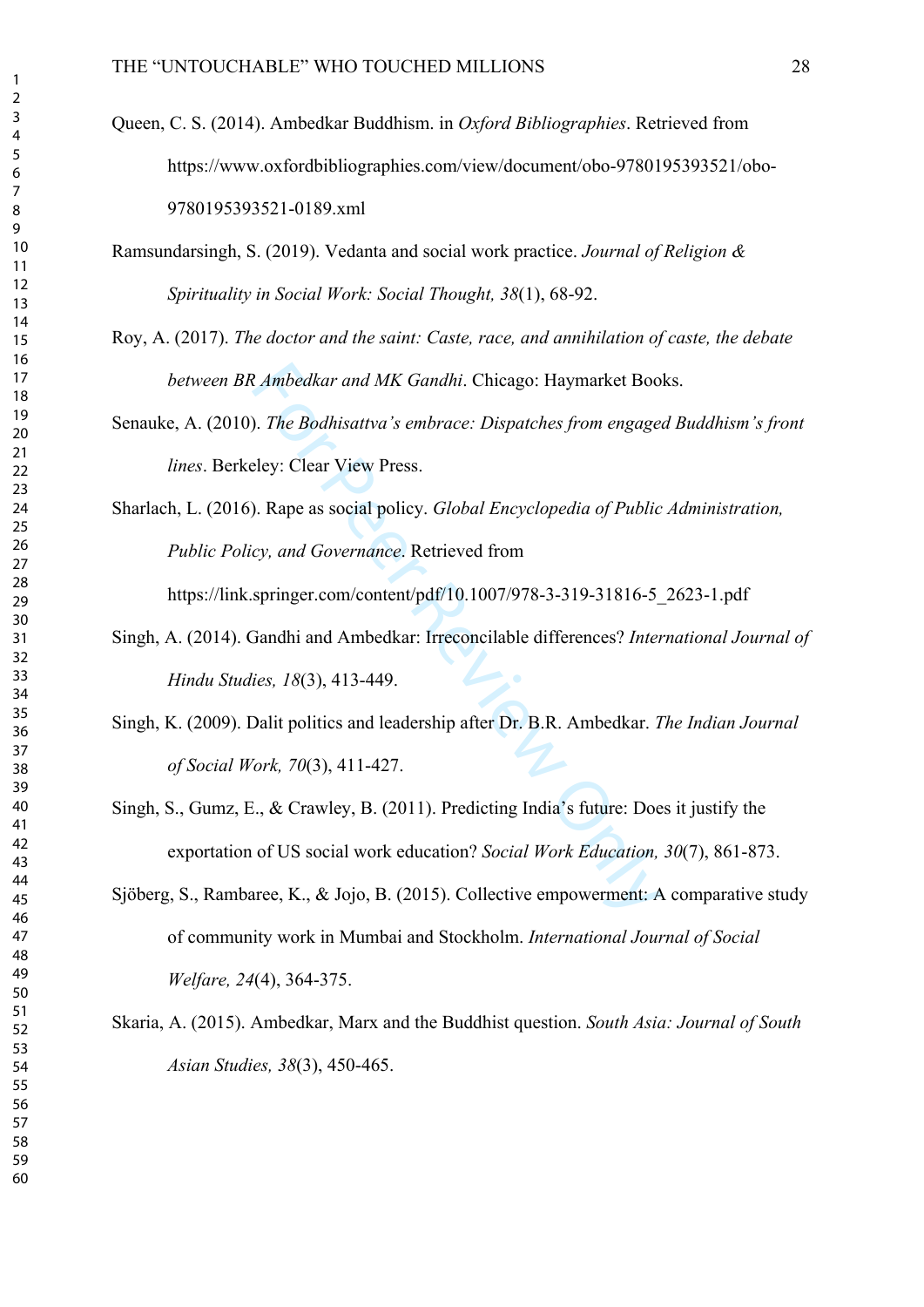- Stroud, S. R. (2017). The rhetoric of conversion as emancipatory strategy in India: Bhimrao Ambedkar, pragmatism, and the turn to Buddhism*. Rhetorica: A Journal of the History of Rhetoric, 35*(3), 314-345.
- Sumant, Y. (2004). Ambedkar and the Hindu social order. In S. Jondhale, & J. Beltz (Eds.), *Reconstructing the world: BR Ambedkar and Buddhism in India* (pp. 63-78). London: Oxford University Press.
- Tambe, A. (2006). Brothels as families: Reflections on the history of Bombay's kothas. *International Feminist Journal of Politics, 8*(2), 219-242.
- Tambiah, S. J. (Ed.). (1992). *Buddhism betrayed?: Religion, politics, and violence in Sri Lanka*. Chicago: University of Chicago Press.
- Thorat, S. (1998). *Ambedkar's role in economic planning and water policy*. Delhi: Shipra Publications.
- Tikhonov, V., & Brekke, T. (Eds.). (2012). *Buddhism and violence: militarism and Buddhism in modern Asia*. New York: Routledge.
- Brothels as families: Reflections on the history of Bonal Feminist Journal of Politics, 8(2), 219-242.<br>
1.). (1992). *Buddhism betrayed?*: *Religion, politics, and* cago: University of Chicago Press.<br>
Ambedkar's role in ec Vanderwoerd, J. R. (2010). The challenge of fundamentalism for social work ethics: Can anti-oppressive social work include orthodox religion? *Canadian Social Work, 12*, 68- 87. Retrieved from https://www.redeemer.ca/wp-content/uploads/Vanderwoerd-Canadian-Social-Work-Volume-12-2010.pdf
- Verma, V. (2010). Reinterpreting Buddhism: Ambedkar on the politics of social action. *Economic and Political Weekly, 45*, 56-65.
- Vetvik, E., Danbolt, T., Furman, L. D., Benson, P. W., & Canda, E. R. (2018). A comparative analysis of Norwegian and American social workers' views about inclusion of religion and spirituality in social work. *Journal of Religion & Spirituality in Social Work: Social Thought, 37*(2), 105-127.